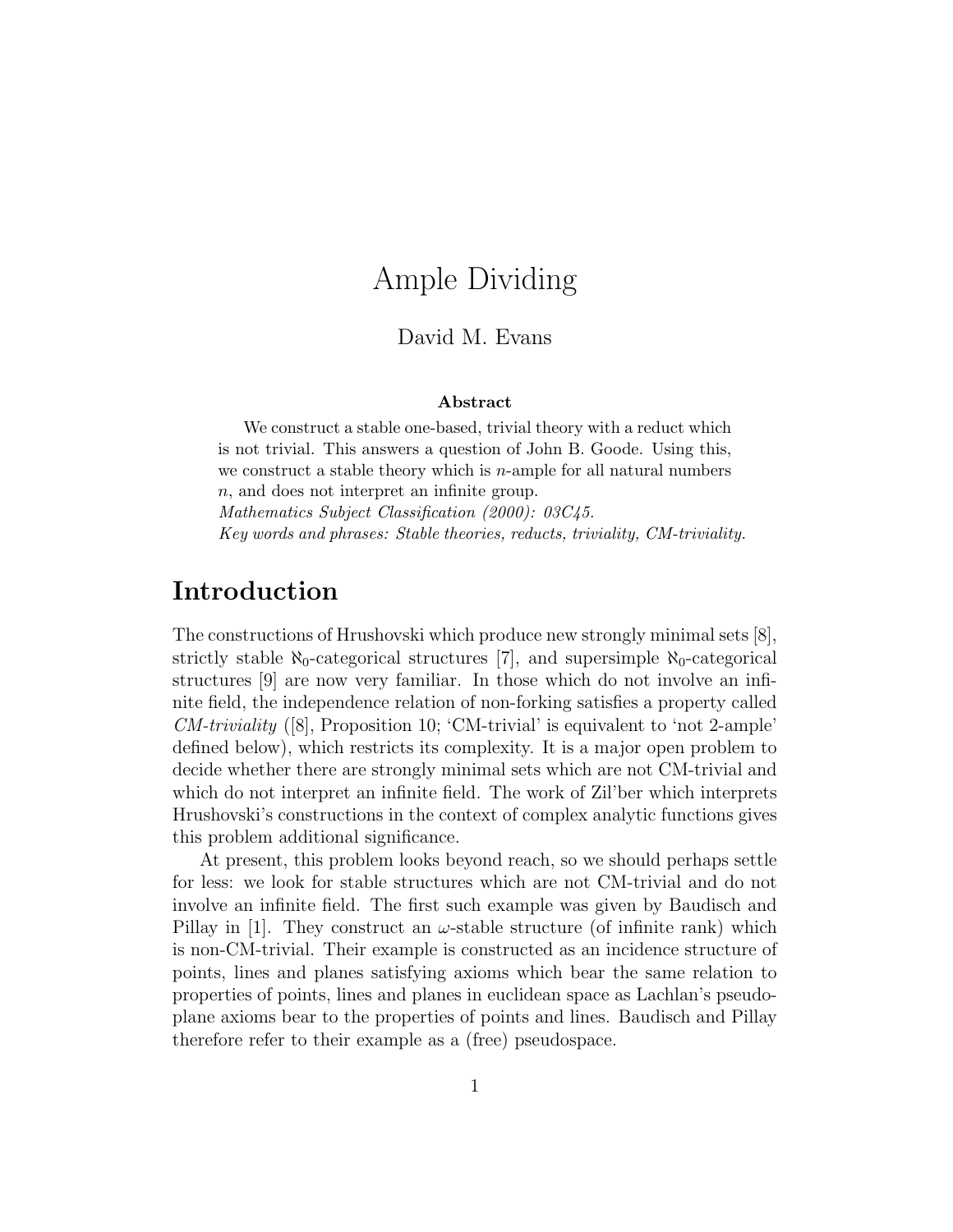However, outside the context of finite rank structures another notion is relevant. Recall  $(5)$  that a stable theory is *trivial* if, for every three tuples  $a, b, c$  of elements and any set A of parameters from some model, if  $a, b, c$ are pairwise independent over A, then  $a, b, c$  are independent over A. A superstable trivial theory with all types having finite U-rank is one-based ([5], Proposition 9), and this is stronger than CM-triviality. Baudisch and Pillay show that their example is trivial: therefore it lacks much of the flavour which would have to be present in a finite rank example. Of course we can obtain an  $\omega$ -stable, non-trivial, non-CM-trivial structure by taking the disjoint union of the Baudisch-Pillay example with, say, a vector space, but this is really avoiding the issue.

In [12], Pillay extended the notion of CM-triviality into a hierarchy of geometric complexity for stable theories.

**Definition 0.1** Suppose  $n \geq 1$  is a natural number. A complete stable theory  $T$  is *n*-ample if (in some model of  $T$ , possibly after naming some parameters) there exist tuples  $a_0, \ldots, a_n$  such that:

(i)  $a_n \nleq a_0;$ (ii)  $a_n \bigcup_{a_i} a_0 \dots a_{i-1}$  for  $1 \leq i < n;$ (iii)  $\operatorname{acl}(a_0) \cap \operatorname{acl}(a_1) = \operatorname{acl}(\emptyset);$ (iv)  $\text{acl}(a_0 \ldots a_{i-1}a_i) \cap \text{acl}(a_0 \ldots a_{i-1}a_{i+1}) = \text{acl}(a_0 \ldots a_{i-1})$  for  $1 \leq i < n$ . Here acl is algebraic closure in the  $T^{eq}$  sense.

Clearly  $(n + 1)$ -ample implies *n*-ample, and Pillay observes that T is not 1-ample iff it is one-based, and it is 2-ample iff it is not CM-trivial. Moreover, a stable structure which interprets an infinite field is  $n$ -ample for all  $n$ . We remark in passing that for  $n > 2$  it seems to us to be more natural to replace (ii) in Pillay's definition by:

(ii)'  $a_n \dots a_{i+1} \bigcup_{a_i} a_0 \dots a_{i-1}$  for  $1 \le i < n$ 

(or equivalently by the requirement that  $x_{i+1} \nightharpoonup_{a_i} a_0 \ldots a_{i-1}$ ). For example, Pillay's definition of 3-ampleness appears to allow that possibility that  $a_0 \in$  $\operatorname{acl}(a_2)$ .

It is plausible that the construction of [1] could be extended to give an (infinite rank)  $\omega$ -stable trivial structure which is *n*-ample for  $n > 2$ , although the technical difficulties are already quite severe in [1]. In this paper we give a different type of construction in which there is really no additional work involved in going from 2-ampleness to *n*-ample for all *n*. Moreover, unlike in [1], the structures we produce are not trivial, and the *n*-ampleness is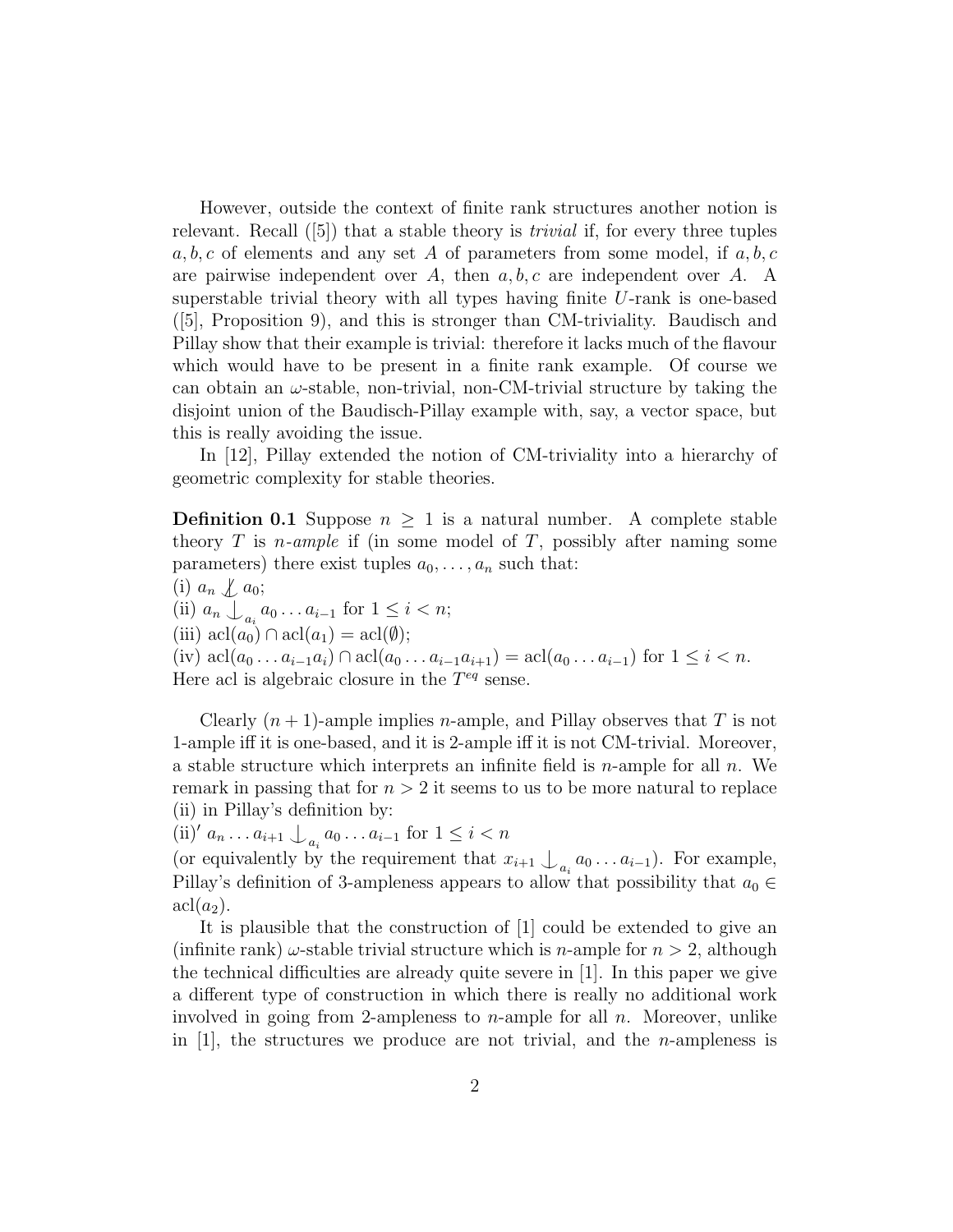witnessed by elements having the same strong type. However, our structures are stable, but not superstable, and it is an interesting problem to find a superstable structure with these properties. Another problem is to construct a regular type  $p$  (in a stable theory) whose geometry is 2-ample (by which we mean conditions as above given by tuples of realizations of  $p$  and where algebraic closure is replaced by  $p$ -closure). Both of these problems retain more of the geometric character of the problem of constructing a 2-ample strongly minimal set than we have achieved here.

We construct our structures as reducts of one-based, trivial stable structures. It is well-known that a reduct (where one discards some of the existing structure) of a one-based theory need not be one-based (although this cannot happen in a finite rank structure [3]). The easiest example (from [3] and due to Hodges) is as follows. One considers directed graphs with no directed cycles in which each vertex has infinitely many predescessors but only one successor (- we shall say 'descendant' in the sequel). This gives a complete, stable, one-based trivial theory. If we consider the graph reduct where one forgets the orientation of the edges, the result is no longer one-based: its models are disjoint unions of trees with all vertices of infinite valency, and the complete type of an edge gives a type-definable pseudoplane (the free pseudoplane). Chapter 4 of [11] is a convenient reference for this material.

In Hodges' example the reduct is still trivial. In [5], the question is posed as to whether a reduct of a stable trivial theory can be non-trivial. In Section 1 we show that it can be. Essentially we change the condition 'every vertex has one descendant' in the previous example to 'every vertex has at most 2 descendants.' From this class of directed graphs together with embeddings which add no more descendants, one axiomatises a generic structure which is stable, one-based and trivial. The (undirected) graph reduct is stable, but no longer one-based nor trivial (Theorem 1.9).

The difference between our example and Hodges' example may be explained as follows (- these remarks are essentially due to the Referee). In both cases the graphs and directed graphs have a notion of closure, which turns out to be algebraic closure in the model-theoretic sense. Two closed sets A and B are independent over their intersection provided that: (i) they are in free amalgamation over  $A \cap B$ ; (ii) their union  $A \cup B$  is closed. The first condition is of a trivial nature, but not necessarily the second. In the case of the directed graphs, it follows automatically as closure is closure under descendants and so the union of two closed sets is closed. For the undirected graphs, in Hodges' example closure is closure under shortest paths between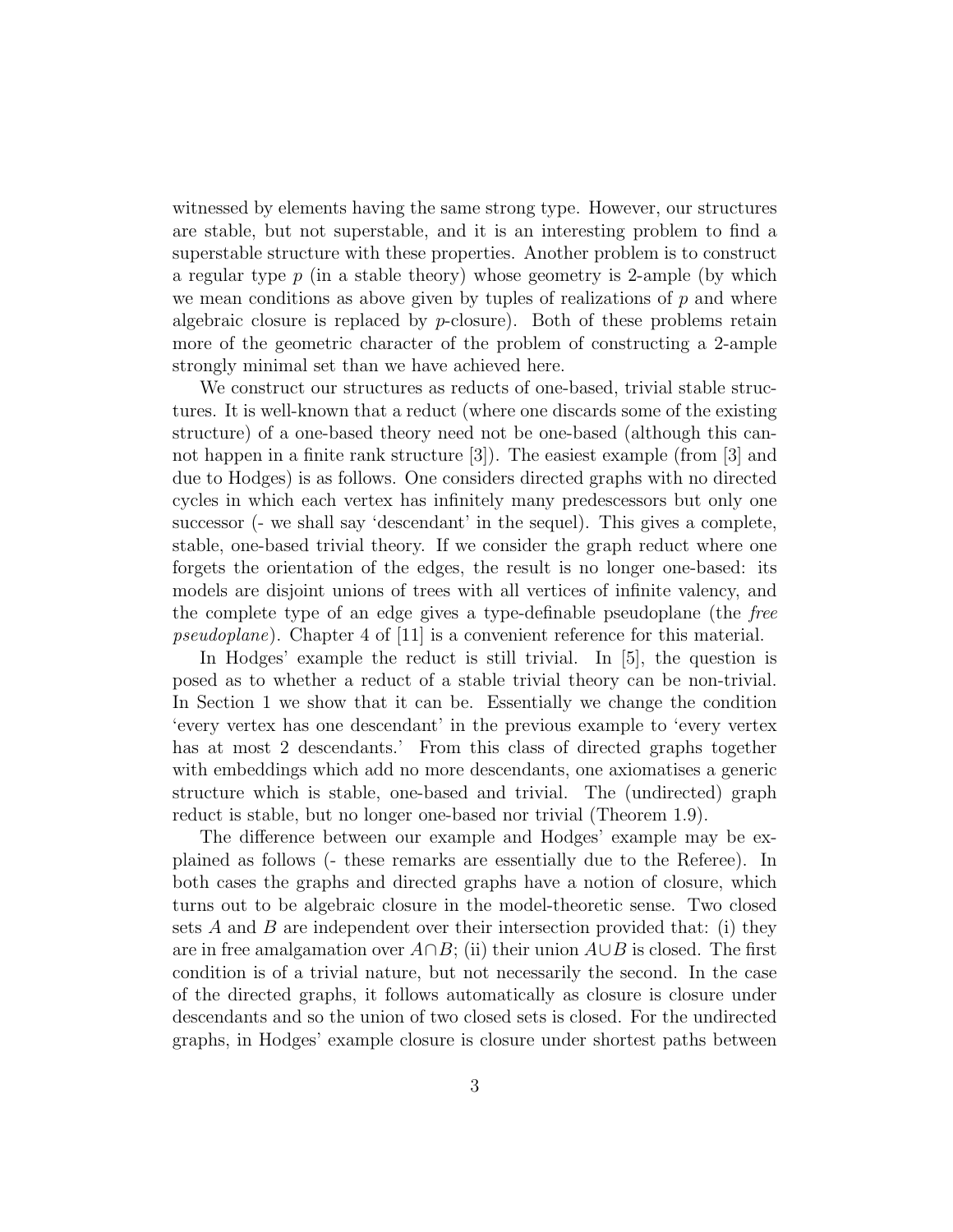pairs of points. Connected components are trees, so if  $A \cup B$ ,  $B \cup C$  and  $A \cup C$  are closed it follows that  $A \cup B \cup C$  is closed. This is precisely what does not happen in our example.

Goode's question remains open for superstable theories (having a type of infinite rank). It would be good to know if the example in [1] can be seen as a reduct of a one-based structure (although, of course, as this is trivial, it would not resolve Goode's question). More interestingly, one could ask whether the  $\omega$ -stable structures of infinite rank given by Hrushovski's constructions are reducts of trivial (one-based) structures.<sup>1</sup>

The n-ample structure M of Theorem 2.11 is also constructed as a reduct of a trivial one-based structure  $N$ . In particular, no infinite group is interpretable in  $M$ , as no infinite group is interpretable in  $N$  (because it is trivial). On N one has binary relations  $V_1, V_2, \ldots$ , each of which gives a directed graph with all vertices having at most 2 descendants, as in Section 1. In the reduct we will again forget the direction of the edges to give relations  $W_1, W_2, \ldots$ The theory of N is constructed so that the existence of various undirected paths is preseved under descendant-closed embeddings, and in the reduct we also include binary predicates  $P^{i,r}$  for the existence of these types of paths. Roughly speaking, the intuition is as in the example of Baudisch and Pillay. One should think of  $W_1$  as giving a point-line incidence relation (on M);  $W_2$ a line-plane incidence relation and so on. Then, for example, the predicate  $P^{1,2}(x, y)$  indicates the existence of a path  $W_1(x, z)$ ,  $W_2(z, y)$ : that is, a line z incident with both x and y. Thus, one thinks of  $P^{1,2}$  as giving point-plane incidence. (In Proposition 2.13 we show that this intuition is actually fairly precise: the main correction we need to make is to add parameters to ensure that the relations  $W_i$  give pseudoplanes.)

We have worked throughout with directed graphs with every vertex having at most 2 descendants. Of course, we could replace 2 here by any larger integer, and this can be done independently for each of  $V_i$ . Thus one obtains (very cheaply) continuum many examples from Section 2. It might be interesting to investigate whether these constructions can be generalised to relations of higher arity (- so not just based on graphs and digraphs).<sup>2</sup>

Acknowledgements. The Author is very much indebted to the Referee of the original version of this paper. In that version, we worked with unary algebras rather than directed graphs, and missed the strong form of the

<sup>&</sup>lt;sup>1</sup>The Author has recently shown that this is the case [4].

 ${}^{2}$ Again, see [4].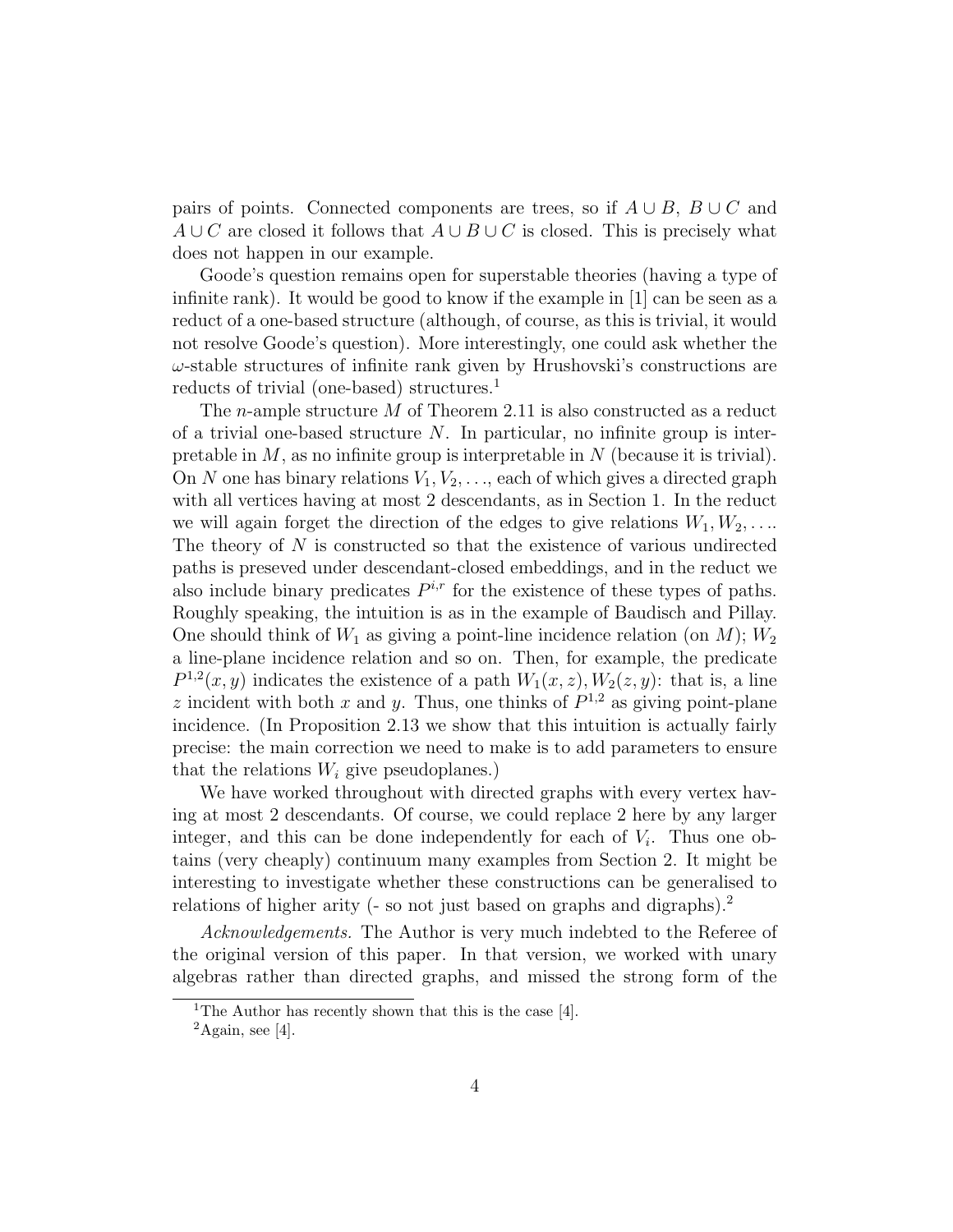amalgamation lemma (2.3). Consequently, we were unable to axiomatise the generic corresponding to N and regarded it as a stable Robinson theory. Thus in the original version the *n*-ample reduct was not known to be fully first-order stable. It was the suggestion of the Referee to work with directed graphs and to amplify the original description of the example which now forms Section 1. The observation that this example provides an answer to Goode's question is due to the Referee. The Referee is also to be thanked for pointing out a number of inaccuracies in the original version, and for demanding more explanation and less notation.

The Author also thanks Herwig Nübling and Massoud Pourmahdian for useful discussions about this work.

## 1 Goode's Question

#### 1.1 Directed Graphs

We work in a first-order language with a single binary relation symbol  $V(x, y)$ , pronounced 'y is a *descendant* of x.' Let  $T'$  be the theory whose models are the directed graphs with no directed cycles, and in which all vertices have at most two descendants. If  $B \models T'$  and  $X \subseteq B$  we write  $\text{cl}'_B(X)$  for the closure of  $X$  in  $B$  under the operation of taking descendants. As any vertex has at most two descendants,  $\operatorname{cl}'_B(X)$  is contained in the algebraic closure of X. We write  $A \leq' B$  if A contains all of its descendants in B. This closure is disintegrated:  $\text{cl}'_B(X) = \bigcup_{x \in X} \text{cl}'_B(x)$ .

We have the following amalgamation property for models of  $T'$ . Suppose  $B, C \models T'$  and  $A \subseteq B, A \leq C$ . Then the disjoint union F of B and C over A (with directed edges those of B and C) is again a model of T' and  $B \leq' F$ . We refer to  $F$  as the free amalgam of  $B$  and  $C$  over  $A$ .

We now describe the theory mentioned in the abstract. Form  $T_1'$  by adjoining to  $T'$  sentences of the form:

$$
\forall \bar{x} \exists \bar{y} (\Delta_X(\bar{x}) \to \Delta_{X,A}(\bar{x}, \bar{y}) \land \text{`cl'}(\bar{x}\bar{y}) = \text{cl'}(\bar{x}) \cup \bar{y'})
$$

where A is a finite model of T',  $X \leq A$ ,  $\Delta_X(\bar{x})$  denotes the basic diagram of X and  $\Delta_{X,A}(\bar{x},\bar{y})$  denotes the basic diagram of A, where the variables  $\bar{y}$  represent the elements of  $A \setminus X$ . The condition 'cl' $(\bar{x}\bar{y}) = cl'(\bar{x}) \cup \bar{y}'$  is expressed in a first-order way by saying that any descendant of a variable in  $\bar{y}$  is one of the variables in  $\overline{xy}$ . Thus a model M of T' is a model of  $T_1'$  iff for all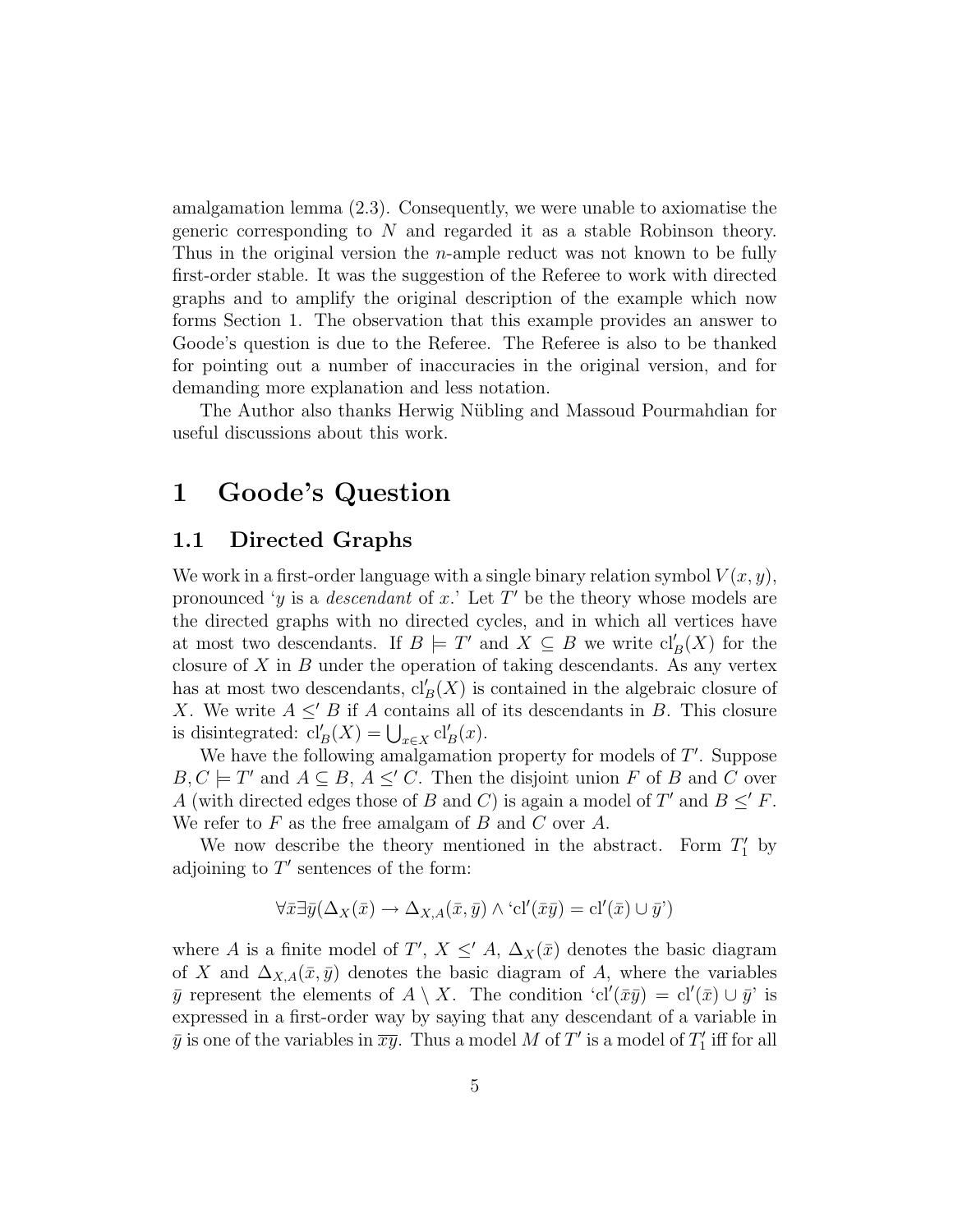finite subsets X of M and  $X \leq A \models T'$  with A finite, there is an embedding over X of A into M whose image  $A_1$  has closure  $\text{cl}'_M(X) \cup A_1$ . Note that by compactness we have also have the following. Suppose  $M$  is an  $\omega$ -saturated model of  $T_1, X \leq M$  is the closure of a finite set, and  $X \leq A \models T'$  where A is the closure of a finite set. Then there exists an embedding over X of A into M with closed image.

**Lemma 1.1** The theory  $T_1'$  is consistent and complete. Moreover, n-tuples  $\bar{a}, \bar{b}$  in models M, N of  $T_1'$  have the same types iff the map  $\bar{a} \mapsto \bar{b}$  extends to an isomorphism between  $cl'_M(\bar{a})$  and  $cl'_N(\bar{b})$ .

*Proof:* Consistency is by a Fraïssé construction using the amalgamation property. If the types of  $\bar{a}$  and b are the same, then clearly we have an isomorphism between their closures. For the rest, it is enough to show that if  $M$ ,  $N$  are  $\omega$ -saturated models of  $T_1'$ , then the set of isomorphisms between closures of finite subsets of M and N is a back-and-forth system (cf. [13], Chapitre 5.b or [14], Section 5.2). But this follows at once from the remarks immediately preceding the lemma.  $\Box$ 

In the terminology of [2], the theory  $T_1'$  describes the semigenerics for the class of models of  $T'$  with embeddings given by  $\leq'$ . (Of course, general results from [2] also give the above lemma: see in particular 1.26–1.32.) Note that  $T'_1$  is near model complete, but not model complete: elementary embedding between models of  $T_1'$  is the same as closed embedding.

Suppose  $M \models T_1'$ . If  $B \leq M$  and  $\bar{a}$  is a tuple in M, then  $tp_M(\bar{a}/B)$  is determined by the quantifier-free type of  $\text{cl}'_M(\bar{a}B)$ , and this is the free amalgam over  $B \cap \text{cl}'_M(\bar{a})$  of B and  $\text{cl}'_M(\bar{a})$ . In particular, as the closure of a finite set is countable, the number of 1-types over B is at most  $max(2^{\aleph_0}, |B|^{\aleph_0}).$ So  $T_1'$  is stable.

With the above notation, we next show that  $\text{tp}(\bar{a}/B)$  does not divide over  $C = B \cap \text{cl}'_M(\bar{a})$ . Without loss we may assume that M is a large saturated model of  $T_1'$ . Suppose  $(B_i : i < \omega)$  is any sequence of translates of B over C. Let X be the union of these and let Y be the free amalgam of X and  $cl'(\bar{a})$ over C. Then  $X \leq Y$  so we may assume (by the saturation), that  $Y \leq M$ . Let  $\bar{a}_1$  be the copy of  $\bar{a}$  inside Y. Then  $\text{cl}'(\bar{a}_1) \cap B_i = C$  and  $\text{cl}'(\bar{a}_1)$  and  $B_i$ are freely amalgamated over C. So  $\text{tp}(\bar{a}_1B_i) = \text{tp}(\bar{a}B)$ , as required.

In summary, we have: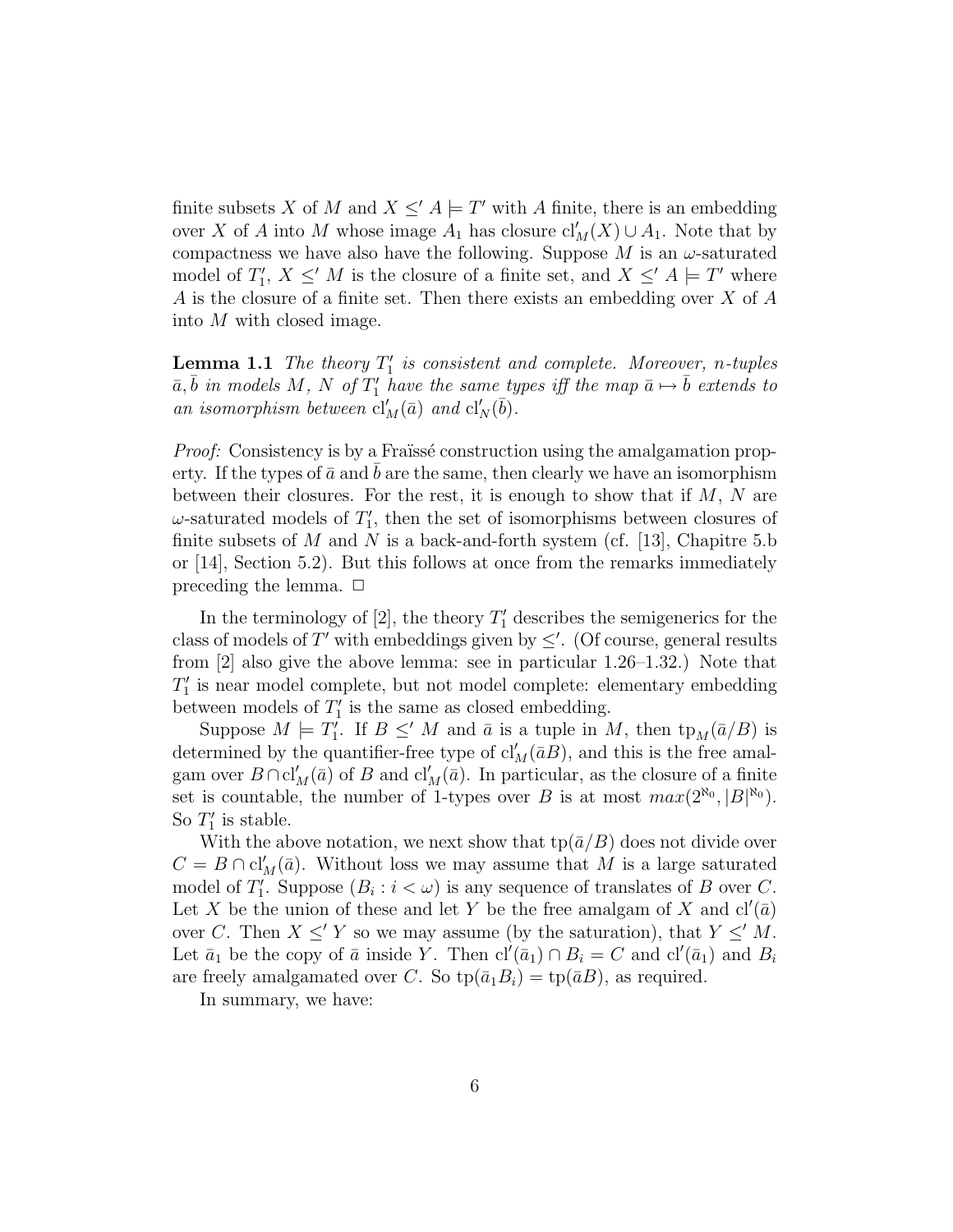**Lemma 1.2** The theory  $T_1'$  is stable and if  $A, B, C$  are subsets of a model of  $T_1'$ , then  $A \perp_C B \Leftrightarrow cl'(AC) \cap cl'(BC) = cl'(C)$ . Moreover,  $T_1'$  is 1-based and trivial.

Proof: We have stability already, and as dividing is the same as forking in a stable theory, we also have one direction of the double implication. The other direction follows from the observation that algebraic closure is given by  $cl'$  in a model of  $T'_1$ . The description of independence gives 1-basedness, and triviality follows from the fact that the closure  $cl'$  is disintegrated.  $\Box$ 

#### 1.2 Undirected reducts

We now consider reducts where we forget the orientation of the directed edges. So we take the reducts in the language consisting of the definable relation  $W(x, y) \leftrightarrow V(x, y) \vee V(y, x)$ . As T' is a universal theory in a relational language, the class  $G$  of reducts of models of  $T'$  is first-order axiomatizable (see, for example [6], Theorem 6.6.7) by universal sentences  $T$ . In particular, a graph is in  $\mathcal G$  iff all of its finite subgraphs are in  $\mathcal G$ .

We refer to an expansion of  $B \in \mathcal{G}$  to a model to T' as an *orientation* of B.

**Lemma 1.3** A graph B is in G iff every finite subgraph of B has a vertex of valency  $\leq 2$  (in the subgraph).

*Proof.* First, suppose  $B \in \mathcal{G}$  and  $A \subseteq B$  is finite. Take some orientation of  $B$ . As  $A$  is finite and has no oriented cycles, there is a vetex in  $A$  which is not a descendant of any other vertex in A. Thus, in the subgraph on A this vertex has valency  $\leq 2$ .

For the converse, we may assume that  $B$  is finite. We construct an orientation of B as follows. Take a vertex  $b_0 \in B$  of valency  $\leq 2$  and orient its edges outwards (- so it is not a descendant). Do the same on the subgraph on  $B \setminus \{b_0\}$ . Repeating this gives the required orientation.  $\Box$ 

If  $A \subseteq B \in \mathcal{G}$ , write  $A \leq B$  to mean that there is an orientation of B in which A is a closed subset (that is, it contains all of its descendants). Note that if we have an orientation of  $B$  in which  $A$  is closed, the induced orientation of A can be replaced by any other orientation, and we still have an orientation of  $B$  (in which  $A$  is closed).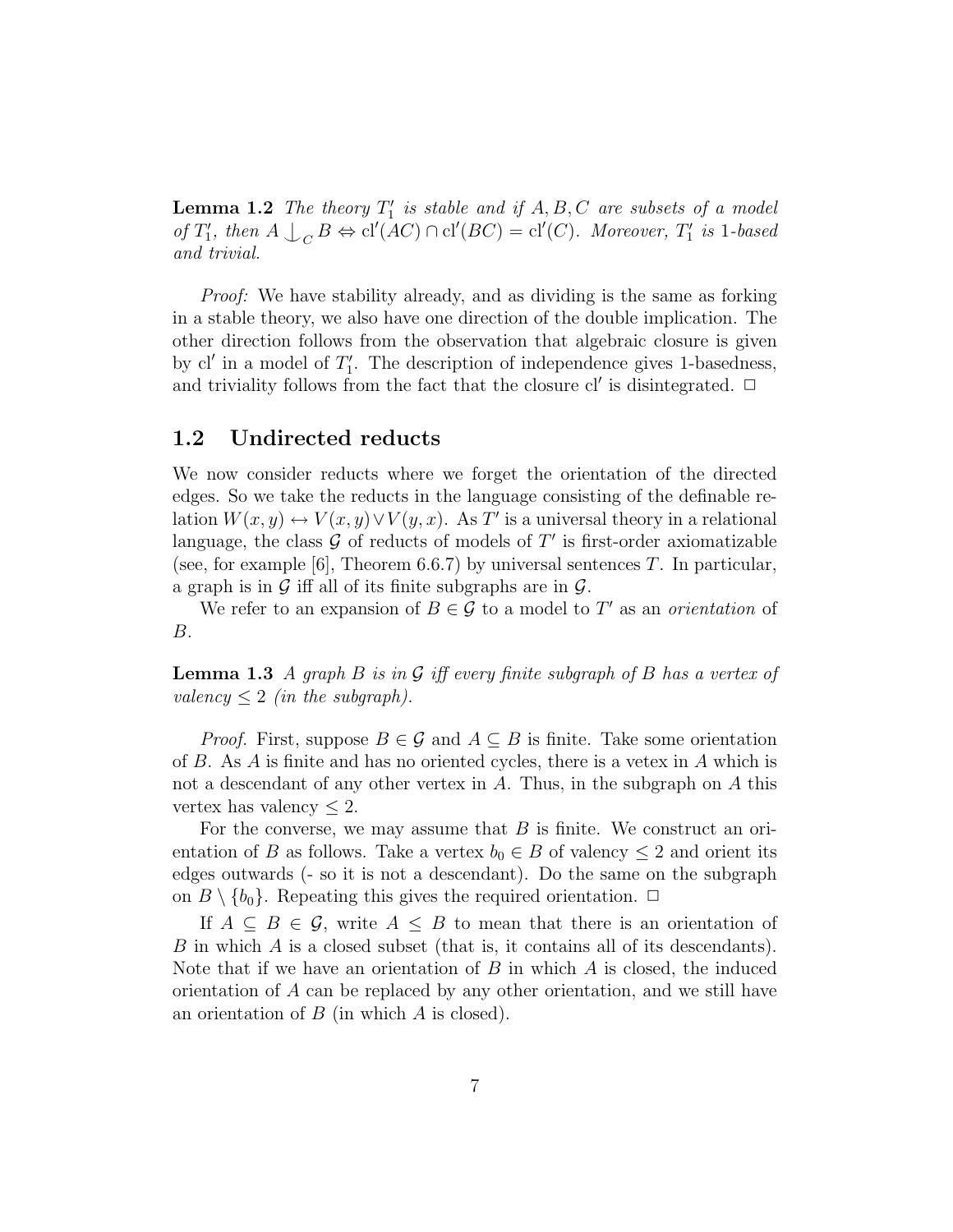**Lemma 1.4** (i) If  $A \leq B \in \mathcal{G}$  and  $X \subseteq B$ , then  $A \cap X \leq X$ . (ii) If  $A \leq B \leq C \in \mathcal{G}$ , then  $A \leq C$ .

*Proof.* (i) Take an orientation on B in which A contains all of its descendants. Then any descendant of a vertex in  $A \cap X$  which lies in X must also lie in  $A \cap X$ .

(ii) Take an orientation of  $C$  in which  $B$  is closed. Replace the induced orientation on  $B$  by one in which  $A$  is closed. The result is still an orientation of C, and in it, A is closed.  $\Box$ 

**Lemma 1.5** Suppose  $B, C \in \mathcal{G}, A \leq B$  and  $A \subseteq C$ . Then the disjoint union, F, of B and C over A is in  $\mathcal G$  and  $C \leq F$ .

*Proof.* Take an orientation on C. As  $A \leq B$ , the orientation on A induced by this can be extended to an orientation of  $B$  in which  $A$  is closed. Taking the disjoint union over A of these gives an orientation of  $F$  in which  $C$  is closed.  $\square$ 

Again, we refer to  $F$  in the above as the free amalgam of  $B$  and  $C$  over A.

We now associate a closure with  $\leq$ . Suppose  $X \subseteq B \in \mathcal{G}$ . We define  $\text{cl}_B(X) = \bigcap \{C : X \subseteq C \leq B\},\$  that is, the intersection of the closures of X in all possible orientations of  $B$ . If  $B$  is finite, then it follows from Lemma 1.4 that  $\text{cl}_B(X) \leq B$ . The following characterization of  $\text{cl}_B$  gives this in general.

**Lemma 1.6** Suppose  $X \subseteq B \in \mathcal{G}$ . Then: (i) cl<sub>B</sub>(X) is the union of all finite  $Y \subseteq B$  such that the only vertices of valency  $\leq 2$  in the subgraph on Y lie in  $X \cap Y$ . (ii)  $\text{cl}_B(X) \leq B$  and  $\text{cl}_B(X) = \bigcup \{ \text{cl}_B(X_0) : X_0 \subseteq X \text{ finite } \}.$ 

*Proof.* First, suppose that  $X \subseteq A \leq B$  and Y is as in (i). Then  $X \cap Y \subseteq$  $A \cap Y \leq Y$ . Take an orientation of Y in which  $A \cap Y$  contains all of its descendants. If  $Y \setminus A \cap Y$  is non-empty, it contain a vertex which is not a descendant of any vertex in  $Y$  in this orientation: but this is a contradiction as its valency is at least 3 in Y. Thus  $Y \subseteq A$ .

Let  $Z$  denote the union of such sets  $Y$ . From the previous paragraph, we have  $Z \subseteq \text{cl}_B(X)$ . To show that  $Z = \text{cl}_B(X)$  and  $\text{cl}_B(X) \leq B$  it will suffice to prove that  $Z \leq B$ . Once we have this, the finitary character of cl<sub>B</sub> follows from the description of  $\text{cl}_B$  in (i).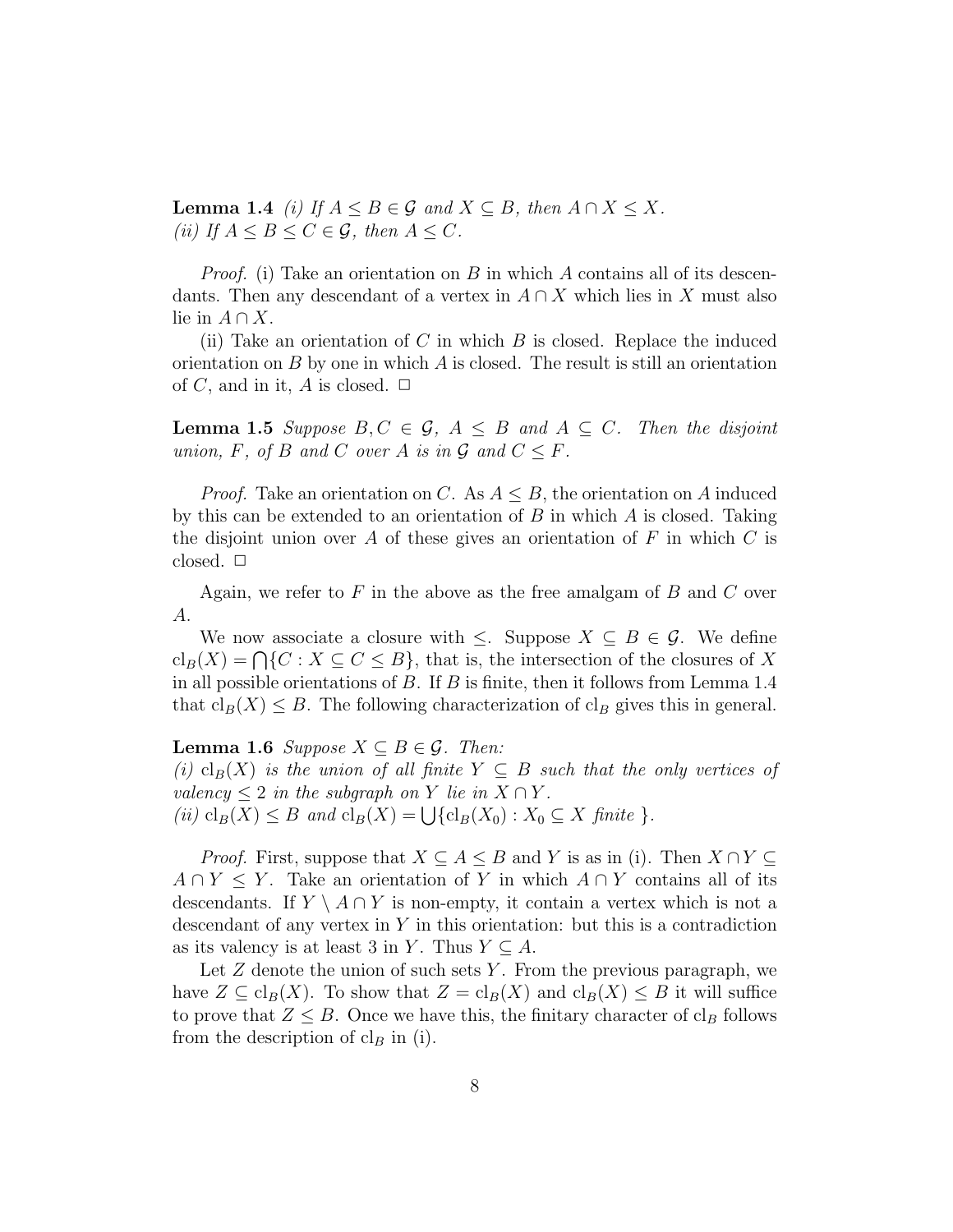We do this first in the case where  $B \setminus Z$  is finite (and non-empty). We have to produce an orientation of B in which all descendants of vertices in Z are in Z. Note that we can choose some orientation on Z and then there are only finitely many possibilities for the orientation on  $B$ : any edge between a vertex in  $B \setminus Z$  and Z must be directed towards Z, so all that has to be determined is the orientation on the edges in  $B \setminus Z$ .

To show that there is some orientation (extending the given one on  $Z$ ) we follow the proof of Lemma 1.3: it is enough to show that there is a vertex in  $B \setminus Z$  of valency  $\leq 2$  in B, and proceed inductively. Suppose there is no such vertex. Let  $S \subseteq Z$  be such that every vertex of  $B \setminus Z$  is adjacent to at least 3 vertices of  $S \cup (B \setminus Z)$ . Each vertex in S is contained in some finite set Y as in (i). Taking the union of these with  $B \setminus Z$ , we obtain a finite subgraph in which the only vertices of valency  $\leq 2$  are in X. In particular,  $B \setminus Z \subseteq Z$ , a contradiction.

We have shown that if  $Z \subseteq B_1 \subseteq B$  and  $B_1 \setminus Z$  is finite, then a given orientation on Z can be extended to one on  $B_1$  (with Z closed) in at least one of only finitely many ways. Thus, the general case follows by a compactness argument.  $\Box$ 

We now consider the reduct  $T_1$  of the theory  $T_1'$  (to the language consisting of  $W(x, y)$ ). This is complete and stable (because  $T'_1$  is), and we shall show that  $T_1$  is not trivial, thereby providing an answer to the question of Goode. Before doing this, we give an axiomatization of  $T_1$  and characterize nonforking in its models. This is not strictly necessary in order to demonstrate that  $T_1$  is not trivial, but it seems worthwhile.

If X is a finite subset of  $B \in \mathcal{G}$  and  $m \in \mathbb{N}$  let  $\text{cl}_B^m(X)$  be the union of sets  $Y \subseteq B$  of size  $\leq m$  in which the only vertices of valency  $\leq 2$  lie in  $X \cap Y$ . This is X-definable (uniformly in  $|X|$ ), and the union of these sets (as m ranges over  $\mathbb{N}$ ) is  $\text{cl}_B(X)$ . Also note that  $\text{cl}_B^m(X)$  is finite. Otherwise, there exist infinitely many such Y (of size  $\leq m$ ). By a Ramsey argument, we may assume that some infinite subcollection  $\{Y_i : i < \omega\}$  of these have common pairwise intersection  $X_1$  contained in X, and that they are all isomorphic over X. Consider  $\bigcup_{i\leq 2} Y_i$  and discard from this any vertex in  $X_1$  which is not adjacent to a vertex in one (equivalently, all) of the  $Y_i \setminus X$ . The result is a finite graph in which every vertex has valency at least 3: a contradiction.

For  $m \in \mathbb{N}$  and finite  $X \leq A \in \mathcal{G}$  consider the sentence  $\sigma_{X,A}^m$  given by:

$$
\forall \overline{x} \exists \overline{y} (\Delta_X(\overline{x}) \to \Delta_{X,A}(\overline{x}, \overline{y}) \land \text{`cl}^m(\overline{x} \overline{y}) = \text{cl}^m(\overline{x}) \cup \overline{y}')
$$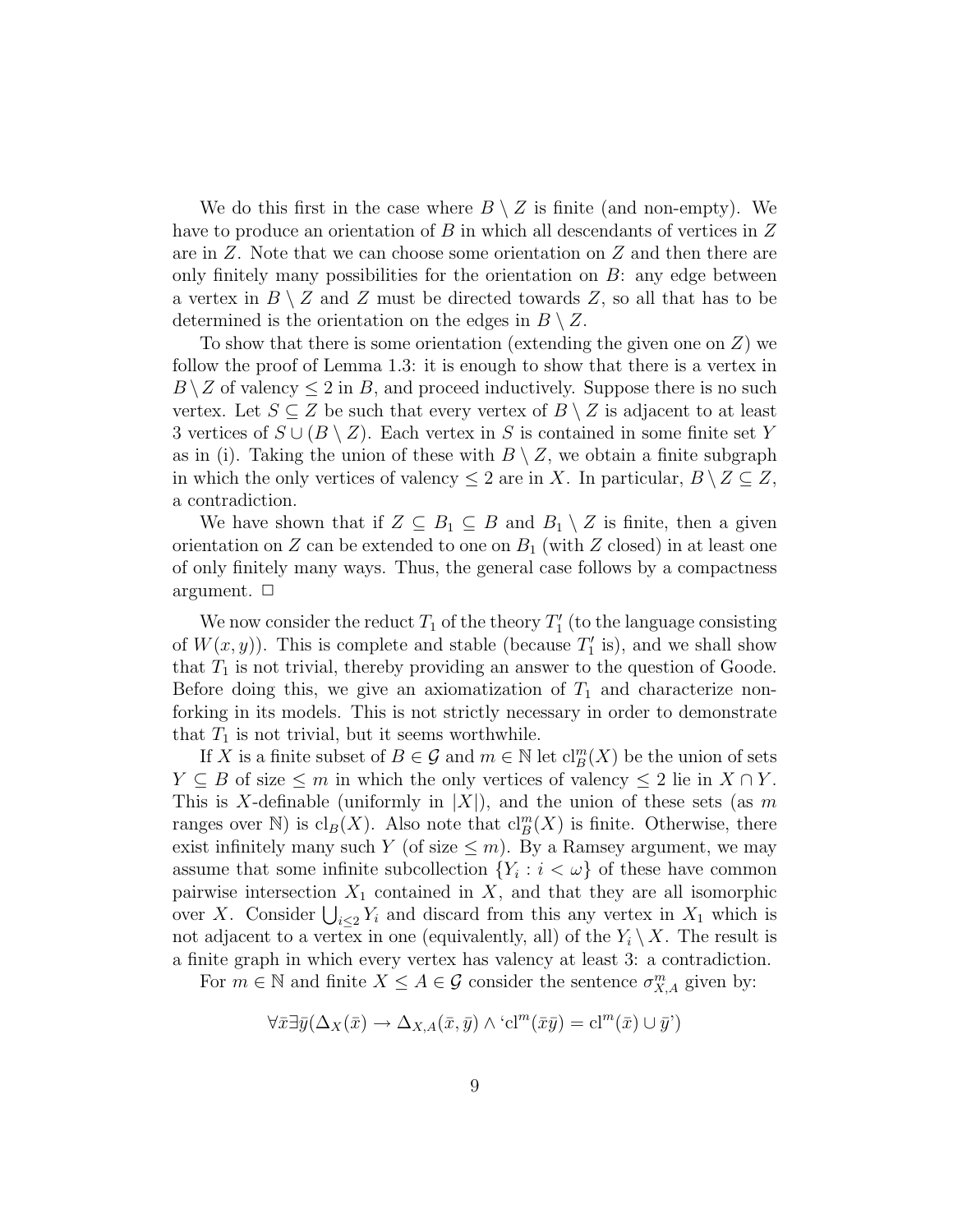where as before  $\Delta_X$  and  $\Delta_{X,A}$  denote the basic diagrams of X and A with the appropriate subdivision of the variables.

**Lemma 1.7** Together with T, the sentences  $\sigma_{X,A}^m$  axiomatize  $T_1$ . Moreover, n-tuples  $\bar{a}, \bar{b}$  in models  $M_1$ ,  $M_2$  of  $T_1$  have the same types iff the map  $\bar{a} \mapsto \bar{b}$ extends to an isomorphism between  $\text{cl}_{M_1}(\bar{a})$  and  $\text{cl}_{M_2}(\bar{b})$ .

*Proof.* First, we show that these sentences are in  $T_1$ . Suppose M' is a model of  $T_1'$  and  $X'$  is a finite subset of  $M'$  whose reduct is isomorphic to X. Extend the induced orientation on  $X$  to an orientation  $A'$  of  $A$  in which  $X$ is a closed subset. By the axiomatization of  $T_1'$ , there is an embedding of  $A'$ into M' over X' whose image  $A_1$  has closure  $A_1 \cup cl'_{M'}(X')$ . In the reduct, this image witnesses the condition required for  $\sigma_{X,A}^m$  (for any m).

Note that in any model M of T,  $\text{cl}_M(X)$  is contained in the algebraic closure of X, so the isomorphism type of  $\text{cl}_M(X)$  is implied by the type of X in M. Also, if M is an  $\omega$ -saturated model of T and the sentences  $\sigma_{X,A}^m$ , then by compactness it has the following genericity property: if  $B \leq M$ ,  $B \leq C \in \mathcal{G}$ , and B, C are closures of finite sets, then there is an embedding over  $B$  of C into M with closed image. So by the back-and-forth method (as in Lemma 1.1)  $T$  and these sentences axiomatize a complete theory, which must be  $T_1$ , and we also have the description of types as in the statement of the lemma.  $\Box$ 

We remark that for each of  $T, T'$  there is a unique countable model in which the closures of finite sets are finite: these are the *generic* models (for the respective amalgamation classes of finite structures).

**Lemma 1.8** Suppose M is a (large, saturated) model of  $T_1$  and  $A, B, C \leq M$ are small subsets such that  $A \cap B = C$ ,  $A \cup B \leq M$  and  $A \cup B$  is the free amalgam over C of A and B. Then  $A \bigcup_C B$ .

Conversely if a, b, c are small tuples in M and a  $\int_c b$ , then  $A = cl_M(ac)$ ,  $B = cl<sub>M</sub>(bc)$ ,  $C = cl<sub>M</sub>(c)$  satisfy the above conditions.

*Proof.* The proof that  $tp(A/B)$  does not divide over C is essentially as in the previous case (see the argument preceding Lemma 1.2). Temporarily refer to the independence given by sets in this configuration as 'strong independence.'

For the converse, it is enough to show that types of tuples of elements of M over closed sets are stationary (by homogeneity, the first part already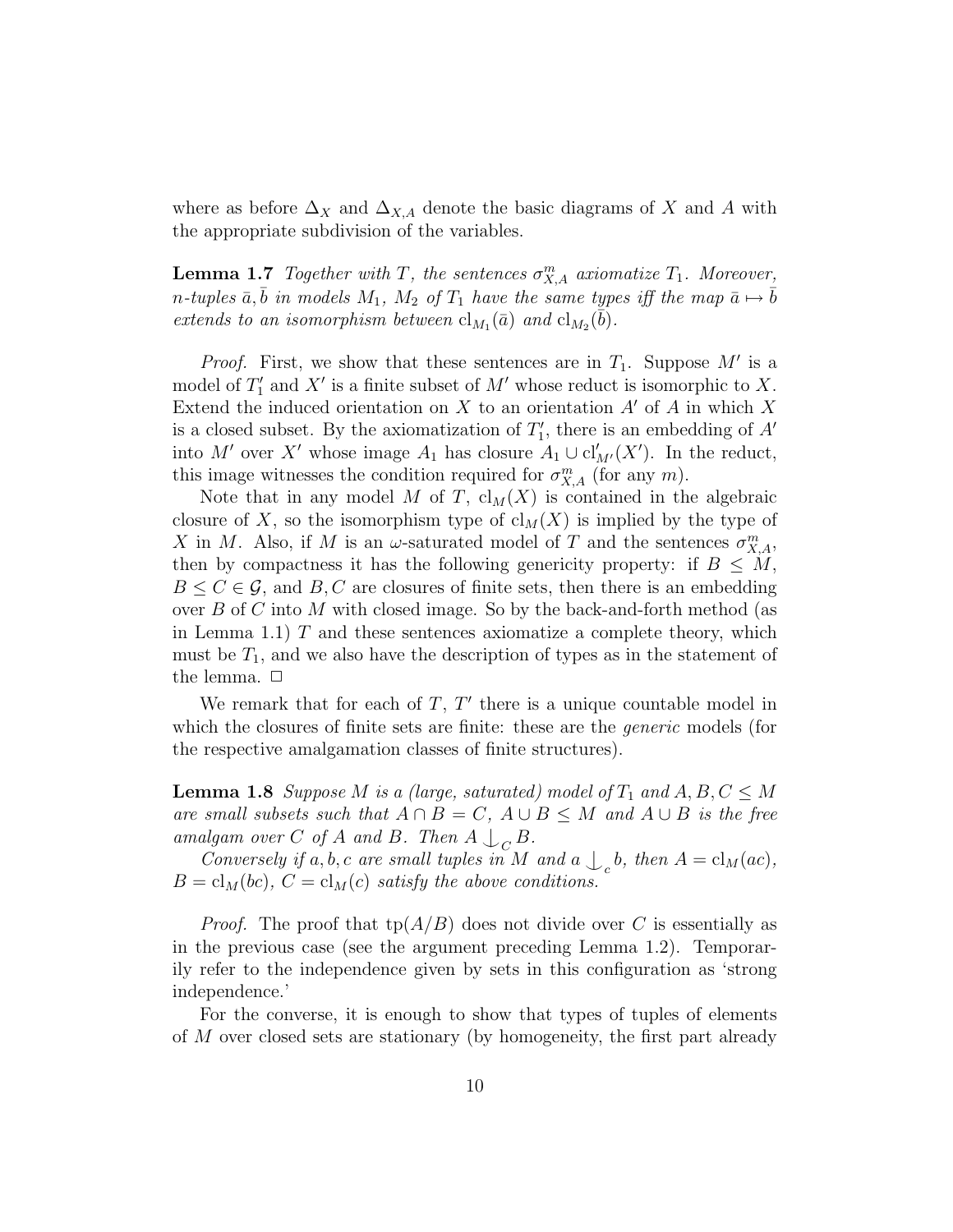gives us one type of non-forking extension). As we are in a stable theory it is enough, by the finite equivalence relation theorem, to show that any imaginary in the algebraic closure of  $C \leq M$  is in its definable closure.

So suppose a is a finite tuple of elements of M and  $\theta(x, y)$  is a C-definable f.e.r. on tp( $a/C$ ). Let  $A = cl_M(Ca)$ . We can use the genericity property to find translates  $A_i$  (for  $i < \omega$ ) of A over C such that  $\bigcup_{i < \omega} A_i$  is the free amalgam over C of the  $A_i$  and for every n we have  $\bigcup_{i \leq n} A_i \leq M$ . Let  $a_i$  be the copy of a inside  $A_i$ . The  $a_i$  are strongly independent and indiscernible over C. As  $\theta$  has finitely many classes, the  $a_i$  must all be in the same  $\theta$ -class. So realisations of  $tp(a/C)$  which are strongly independent over C are in the same  $\theta$ -class.

Now suppose a' is any realisation of  $tp(a/C)$ . There is a realisation a'' of  $tp(a/C)$  which is strongly independent from a, a' over C (just consider the free amalgam of A and  $\text{cl}_M(Caa')$  over C). Then it is easy to see that  $a, a''$ are strongly independent over C, as are  $a', a''$ . Thus  $\theta(a, a')$ , as required.  $\Box$ 

We remark that it follows from this description of independence that  $T_1$ is CM-trivial.

#### **Theorem 1.9** The theory  $T_1$  is not trivial.

*Proof.* Let M be a saturated model of  $T_1$ . Consider the graph B with four vertices  $a_1, a_2, a_3, b$  and edges  $\{a_i, b\}$ . This can be oriented by giving b exactly two descendants, so one may regard  $B$  as a closed subset of  $M$ , and any singleton and any pair from  $\{a_1, a_2, a_3\}$  is closed in M. Thus, by Lemma 1.8, the  $a_i$  are pairwise independent over the empty set. On the other hand,  $b \in cl_M(a_1, a_2, a_3)$ , so  $a_1, a_2, a_3 \nleq M$ , whence  $a_1$  is not independent from  $a_2, a_3$  (over the empty set).  $\Box$ 

A more elaborate construction shows that  $T_1$  is not k-trivial for any  $k \in \mathbb{N}$ : there exists a set of  $(k+2)$  non-independent points in which any  $k+1$ -subset is independent. Indeed, define graphs  $S_k$  recursively as follows.  $S_1$  consist of points  $a_{1,1}, a_{1,2}, a_{1,3}, b$  with  $a_{1,j}$  adjacent to b, for each j. From  $S_i$  we construct  $S_{i+1}$  by adding new vertices  $a_{i+1,j}$  for  $1 \leq j \leq i+3$  and new edges  ${a_{i,j}, a_{i+1,j}}$ ,  ${a_{i,j}, a_{i+1,j+1}}$  for  $1 \leq j \leq i+2$ . It is easy to see that  $S_k \in \mathcal{G}$  (for any k). Moreover, the whole graph is in the closure of  $a_{k,1}, \ldots, a_{k,k+2}$  and any proper subset of this set of vertices is closed. The first of these statements follows easily from Lemma 1.6. The second is more difficult, but can be done by producing an orientation of the graph with  $a_{k,i}$  deleted in which there are no descendants of vertices  $a_{k,j}$ .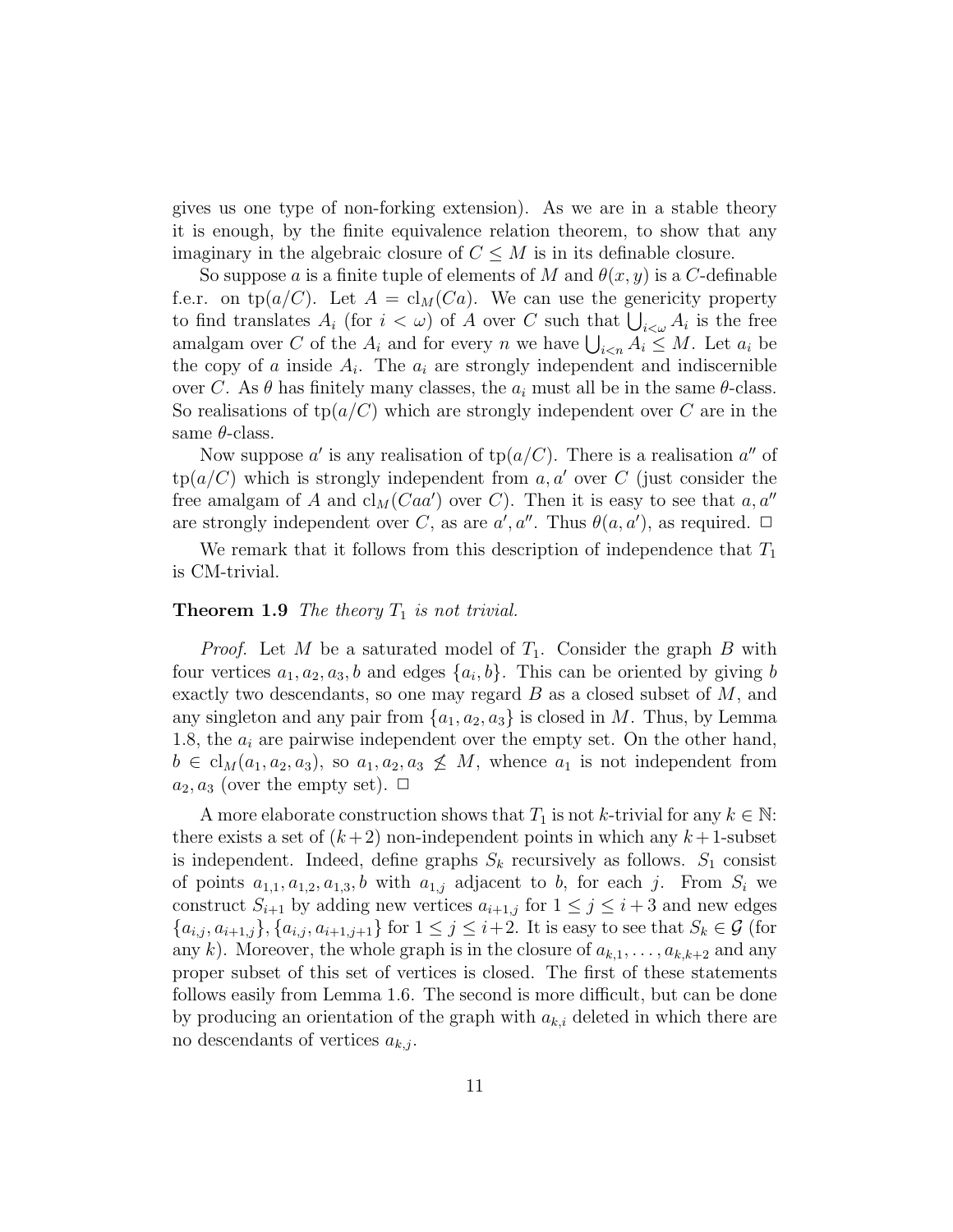Once we have this, if we regard  $S_k$  as a closed subset of a model of  $T_1$ , then  ${a_{k,1}, \ldots, a_{k,k+2}}$  is not independent, but any  $(k+1)$ -subset is (by Lemma 1.8).

#### 1.3 Further remarks

We conclude this section with two observations. The first is that  $T_1$  is not superstable; the second is a curious connection between our example and Hrushovski's constructions.

We start with a construction which encodes finitely branching trees as subgraphs of M which are closures of single points.

**Definition 1.10** Suppose we are given the following data  $\mathcal{T}$ :

- a rooted, finitely branching tree  $\Theta$  of height  $\omega$ ;
- a collection  $(B_t : t \in \Theta)$  of connected finite graphs in which all vertices have valency 3;
- for each  $t \in \Theta$  an edge  $e_t = \{a_t, b_t\}$  of  $B_t$ ;
- for each  $t \in \Theta$  and each immediate successor r of t, a vertex  $v_r \in B_t$ .

We write  $t^+$  for the set of (immediate) successors of t in the tree  $\Theta$ , and  $t^-$  for the (immediate) predecessor of t. We let  $R_t = \{v_r : r \in t^+\}$ , and we assume the  $v_r$  are distinct, and  $a_t, b_t \notin R_t$ . Furthermore, we assume that:

- $R_t$  is a coclique in  $B_t$ ;
- the subgraph on  $B_t \setminus R_t$  with  $e_t$  removed is connected.

For example, we can take  $\Theta$  as the binary tree and each  $B_t$  the graph given by the vertices and edges of a cube in which the  $v_r$  are a pair of diagonally opposite vertices.

We form a graph  $B = B<sub>T</sub>$  by joining the graphs  $B<sub>t</sub>$  together along the tree  $\Theta$ , as follows. The vertex set of B consists of a new vertex  $x_0$  and the disjoint union of the vertices of the  $B_t$ . The edges of B are as in the  $B_t$ , with the following exceptions:

- the edges  $e_t$  are removed;
- for each non-root vertex r in  $\Theta$  we form new edges  $\{v_r, a_r\}, \{v_r, b_r\};$
- if t is the root of  $\Theta$ , we form new edges  $\{x_0, a_t\}, \{x_0, b_t\}.$

**Lemma 1.11** With  $T$  and  $B$  as above we have:  $(i)$   $B \models T;$ (*ii*)  $cl_B(x_0) = B;$ (iii)  $\text{cl}_B(v_r) = \{v_r\} \cup \bigcup_{r' \geq r} B_{r'}.$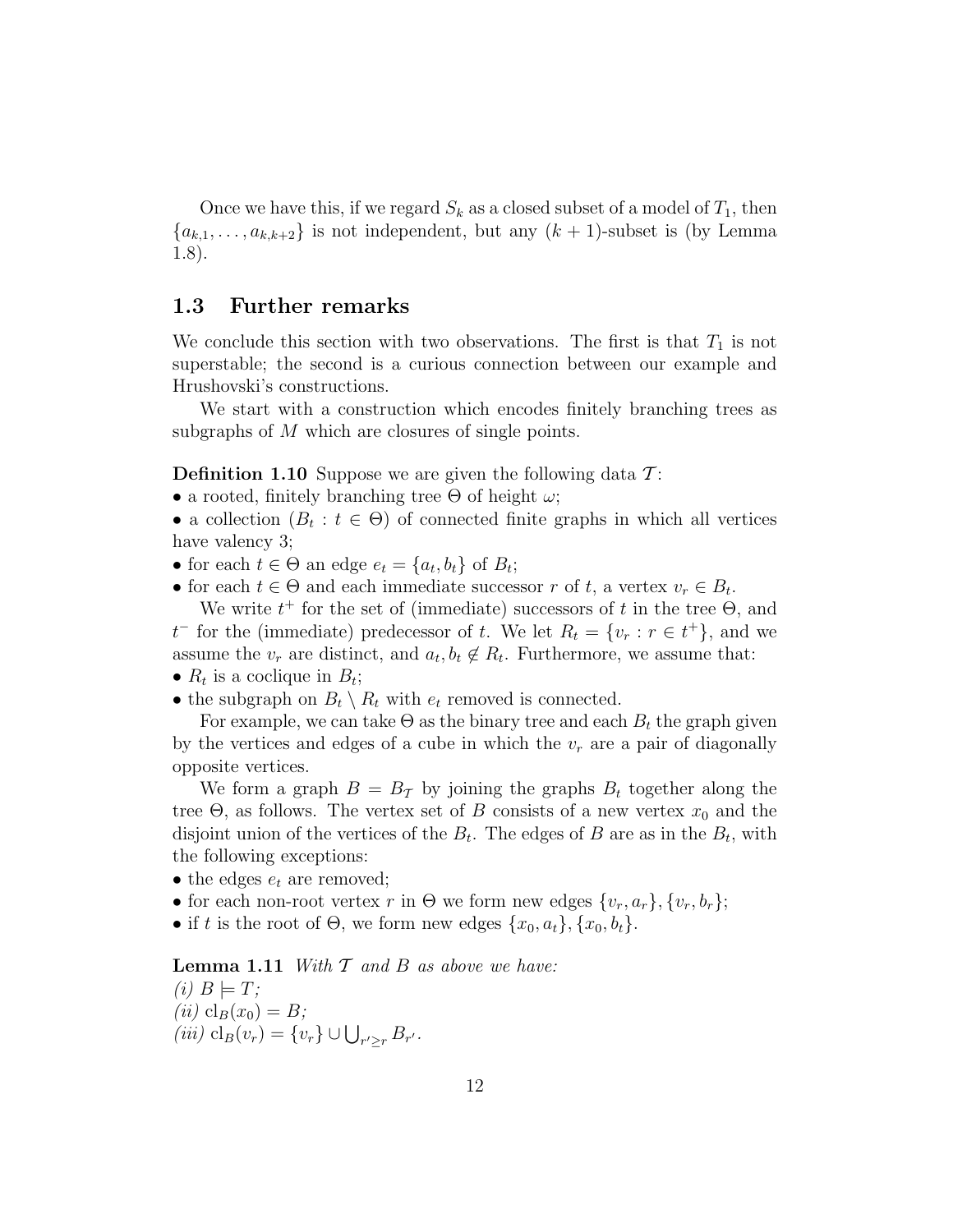*Proof.* (i) Suppose for a contradiction that X is a finite subset of B on which the induced subgraph has no vertex of valency at most 2. We show that  $x_0 \in X$ , which is a contradiction.

Suppose  $X \cap B_t \neq \emptyset$ . Then  $X \cap B_t \nsubseteq R_t$  as  $R_t$  is a coclique whose vertices are adjacent to only two vertices outside  $B_t$ . If  $x \in X \cap (B_t \setminus R_t)$  then all neighbours of x lie in X as there are only 3 of them. So as  $B_t \setminus R_t$  (without the edge  $e_t$ ) is connected, we have that all vertices of  $B_t \setminus R_t$  are in X, in particular,  $a_t \in X$ . But then it follows that  $v_t \in X \cap B_{t-}$ , and we can proceed down the tree to obtain  $x_0 \in X$ .

(ii) If  $T'$  is a finite initial segment of T then  $x_0$  is the only vertex of valency  $\leq 2$  in  $\{x_0\} \cup \bigcup_{t \in T'} B_t$ . So the statement follows from Lemma 1.6.

(iii) This is similar to (ii).  $\Box$ 

Using this it is easy to construct  $2^{\aleph_0}$  non-isomorphic graphs  $B_{\mathcal{T}}$ . All of these can, of course, be realised as closed subsets of some model of  $T_1$ , thus  $T_1$  is not small: there are continuum many 1-types over the empty set. Furthermore, we can now see that  $T_1$  is not superstable. Essentially, the point is that a closed subset of a finitely generated closed set need not be finitely generated. More formally, in the above construction, take the tree Θ to be the binary tree 2<ω and let R be an infinite antichain in Θ. Let a be a point in some saturated model  $M$  of  $T_1$  whose closure is isomorphic to  $B_{\mathcal{T}}$ . Let  $c_t \in \text{cl}_M(a)$  be the point corresponding to the vertex  $v_t$  in  $B_{\mathcal{T}}$ , and  $C = \{c_r : r \in R\}$ . Let  $b \in M$  be of the same type over C as a and independent from a over C. So in particular,  $\text{cl}_M(a) \cap \text{cl}_M(b) = \text{cl}_M(C)$ . On the other hand,  $a, b$  are not independent over any finite subset of  $C$ , as the algebraic closure of any set over which they are independent has to contain cl<sub>M</sub>(C). The argument also shows that tp( $a/\emptyset$ ) is of infinite weight (and so  $T_1$  cannot be superstable): the set  $\{c_r : r \in R\}$  is independent over the empty set, but  $a \nvert c_r$  for each  $r \in R$ .

We now turn to what we see as an interesting connection between our example and Hrushovski's constructions.<sup>3</sup> We recall briefly some of the definitions for these.

**Definition 1.12** If  $k \in \mathbb{R}^{\geq 0}$  and B is a finite graph let  $\delta_k(B) = k|B| - e(B)$ , where  $e(B)$  is the number of edges in B. For  $A \subseteq B$  write  $A \leq_k B$  if whenever  $A \subseteq C \subseteq B$ , then  $\delta_k(C) \geq \delta_k(A)$ .

<sup>3</sup>These connections are made clearer in [4].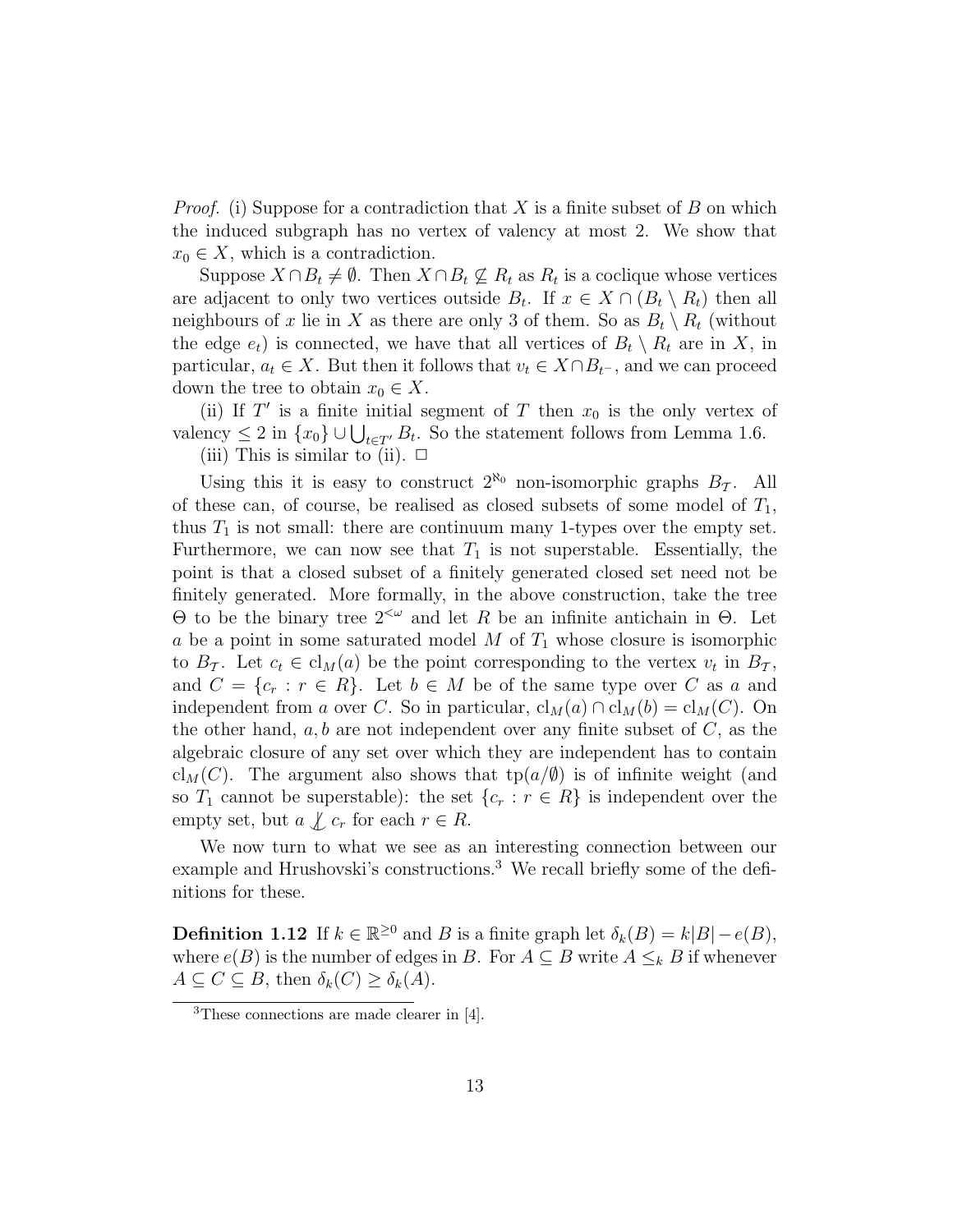This notion of embedding can be extended to infinite graphs and in general  $A \leq_k B$  iff for all finite  $X \subseteq B$  we have  $A \cap X \leq_k X$ .

Of particular interest for Hrushovski's constructions is the class of all finite graphs A with  $\emptyset \leq_k A$ . This class (with embeddings given by  $\leq_k$ ) is an amalgamation class and if k is a natural number, then the theory  $T_k^H$ of the corresponding generic structure is  $\omega$ -stable of rank  $\omega \cdot k$ . Moreover independence in its models is described as in Lemma 1.8, but with  $\leq_k$  in place of  $\leq$ . We shall be concerned with the case  $k = 2$ .

### **Lemma 1.13** If  $B \in \mathcal{G}$  and  $A \leq B$ , then  $A \leq_2 B$ . In particular,  $\emptyset \leq_2 B$ .

*Proof.* It is enough to do this when  $B$  is finite. We show by induction on  $|C \setminus A|$  that if  $A \subseteq C \subseteq B$ , then  $\delta_2(A) \leq \delta_2(C)$ . Indeed, as  $A \leq C$  there is  $c \in C \setminus A$  which is of valency at most 2 in C. Let  $C_1 = C \setminus \{c\}$ . By inductive assumption  $\delta_2(A) \leq \delta_2(C_1)$ , and by definition of  $c, \delta_2(C) \geq \delta_2(C_1)$ .  $\Box$ 

From this it follows that any graph in G can be  $\leq_2$ -embedded as a subgraph of some model of  $T_2^H$ . Note that closure with respect to  $\leq_2$  (on a graph in G) is contained in, but can be smaller than, the closure with respect to  $\leq$ (in fact the closure of a finite set with respect to  $\leq_2$  is finite). In particular, suppose  $M \leq_2 M_2$  where M is a saturated model of  $T_1$  and  $M_2$  is a saturated model of  $T_2^H$ , and we have  $A, B, C \leq M$  with  $A, B$  independent (in the sense of  $T_1$ ) over C. Then A, B are independent over C in  $M_2$ , in the sense of  $T_2^H$ . (With a little extra effort the condition that  $A, B \leq M$  can be removed.) On the other hand, if  $A, B, C \leq M$  and  $A, B$  are independent over C in the sense of  $T_2^H$ , we can have  $A \cup B \nleq M$ , so  $A$ ,  $B$  are not independent over  $C$ in the sense of  $T_1$ .

There is nevertheless a sort of converse to all of this.

**Lemma 1.14** Suppose B is a finite graph and  $\emptyset \leq_2 A \leq_2 B$ . Then the edges of B can be directed so that: B has no directed cycles; any vertex has at most 4 descendants; and A contains all of its descendants.

Proof. As in the proof of Lemma 1.3, it will suffice to show that if  $A \subset C \subset B$ , then there is a vertex in  $C \setminus A$  with valency  $\leq 4$  in the subgraph on  $C$ .

The sum of the valencies in C of vertices in  $C \setminus A$  is  $2e(C) - 2e(A)$ . So as  $\delta_2(C) = 2|C| - e(C) \geq 2|A| - e(A)$ , this is at most  $4|C \setminus A|$ . So the average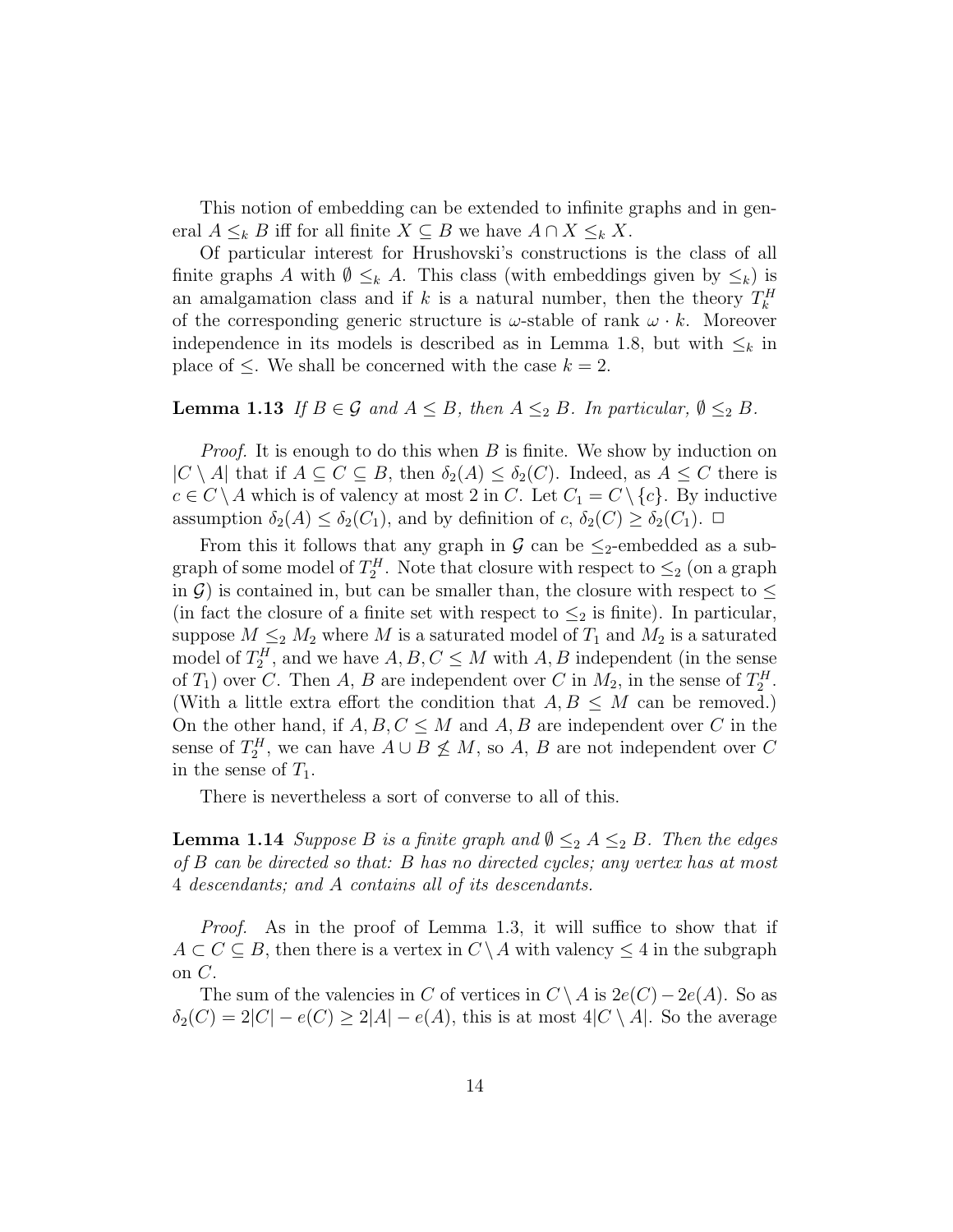valency in C of vertices in  $C \setminus A$  is at most 4. Thus there is a vertex in  $C \setminus A$ with valency  $\leq 4$ , as required.  $\Box$ 

So a model of  $T_2^H$  can be embedded as a closed substructure of a variant of our example (where one allows at most 4 descendants in the orientations). Of course, one can then repeat, and obtain a chain of Hrushovski's examples (with  $k = 2, 4, 8, \ldots$ ) alternated with variants on our examples (allowing  $2, 4, 8, \ldots$  descendants).

### 2 An ample structure

### 2.1 Directed structures

In this section we work with a first-order language in a signature consisting of denumerably many 2-ary relation symbols  $V_1(x, y), V_2(x, y), \ldots$  The class  $\mathcal{C}'_0$  of structures is given by the following (first-order) axioms. The relations  $V_i$  are disjoint; each  $V_i$  gives a directed graph in which all vertices have at most 2 descendants; the directed graph given by the union of the  $V_i$  has no directed cycles. Note that in such a structure we have a notion of closure as in the previous section: one closes under descendants for all the  $V_i$ . We shall again write  $\mathrm{cl}'_B(X)$  for the closure of X in B and  $A \leq B$  to indicate that A contains all of its descendants in B. This closure is disintegrated and contained in algebraic closure. To express various things in a first-order way we will also use the notation  $\mathrm{cl}'_{m,B}(X)$  for the closure of X in B under the operation of taking  $V_i$ -descendants for  $i \leq m$ .

We will again consider undirected reducts, but we will also retain information about the existence of certain paths between pairs of vertices when we pass to the reduct. Now, in the directed graphs, the existence of a particular type of path between two vertices is not in general preserved between closed substructures. So we shall impose extra axioms on our structures to guarantee this.

**Definition 2.1** Write  $W_i(x, y)$  iff  $V_i(x, y) \vee V_i(y, x)$ .

(i) If  $i, r \geq 1$  and  $A \in \mathcal{C}'_0$  an  $(i, r)$ -path from  $a_0$  to  $a_r$  in A is a sequence  $a_0, \ldots, a_r$  of elements of A with  $W_i(a_0, a_1), W_{i+1}(a_1, a_2), \ldots, W_{i+r-1}(a_{r-1}, a_r)$ . It is a nice  $(i, r)$ -path if there is  $l \leq r$  with  $V_{i+k}(a_k, a_{k+1})$  for  $k < l$  and  $V_{i+k}(a_{k+1}, a_k)$  for  $l \leq k$ . We refer to  $a_l$  here as the node of the path. So a directed  $(i, r)$ -path is nice iff it consists of two descending paths (one possibly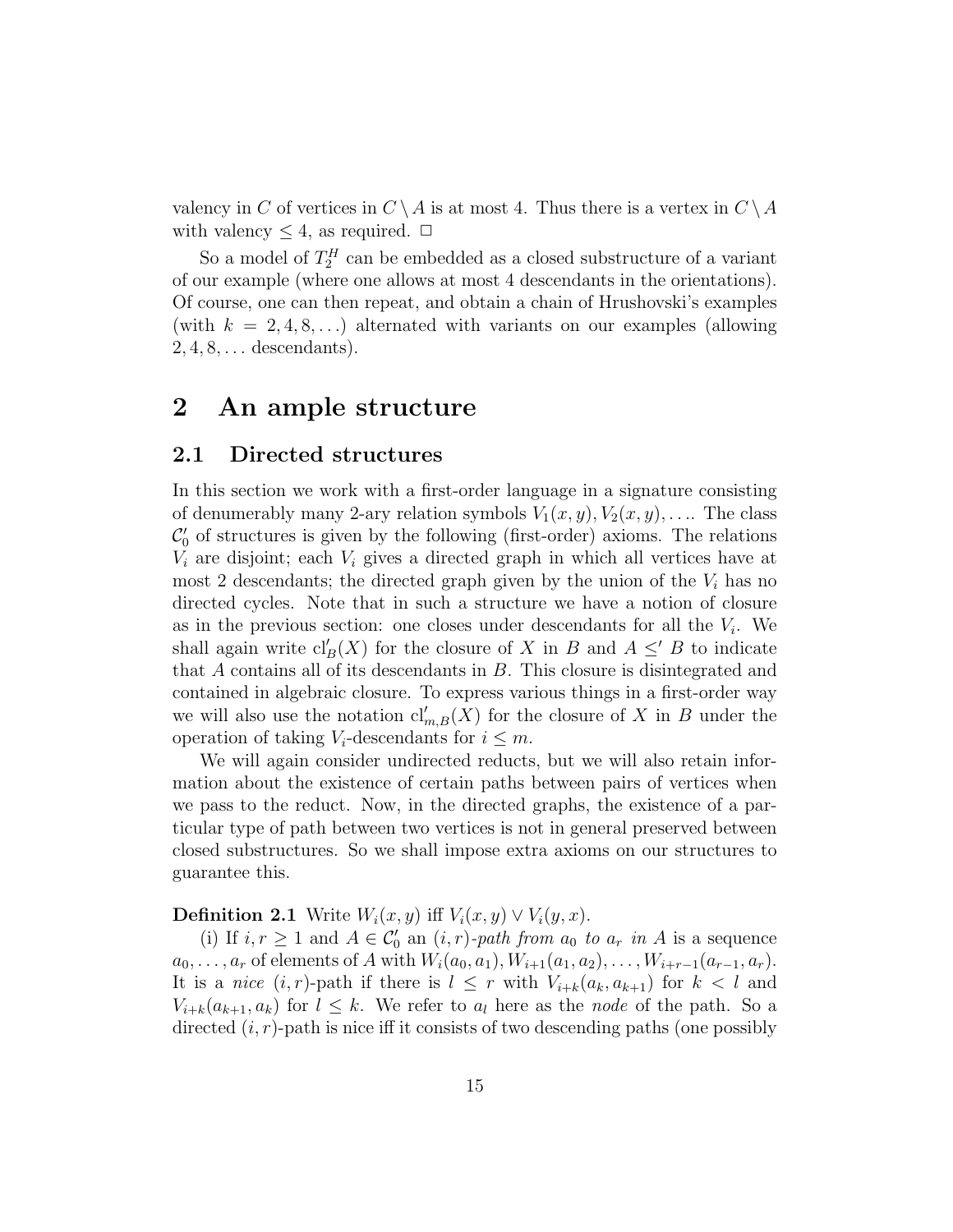empty) with a common terminal vertex (the node). Write  $A \models P^{i,r}(a, b)$  if there is an  $(i, r)$ -path in A from a to b.

(ii) The class  $\mathcal{C}' \subseteq \mathcal{C}'_0$  consists of structures A which satisfy the following additional axioms  $\theta_{i,r}$  (for  $r \geq 2$ ). Suppose  $a_0, a_1, \ldots, a_r$  is an  $(i, r)$ -path in A and  $V_i(a_1, a_0), V_{i+1}(a_1, a_2), V_{i+2}(a_2, a_3), \ldots, V_{i+r-1}(a_{r-1}, a_r)$ . Then there is a nice  $(i, r)$ -path from  $a_0$  to  $a_r$  in A.

(iii) We denote by  $\hat{T}'$  the axioms for  $\mathcal{C}'$ .

Of course,  $P^{i,1}$  is superfluous as it is the same thing as  $W_i$ , but it is convenient to have a uniform notation in the following arguments.

**Lemma 2.2** (i) Let  $A \in \mathcal{C}'$  and suppose  $a_0, \ldots, a_r$  is an  $(i, r)$ -path in A. Then there is a nice  $(i, r)$ -path in A starting at  $a_0$  and ending at  $a_r$ . (ii) If  $A \leq' B \in \mathcal{C}'$  and  $a, b \in A$  then  $A \models P^{i,r}(a, b) \Leftrightarrow B \models P^{i,r}(a, b)$ .

*Proof.* (i) This is by induction on r. The base case  $r = 2$  follows quickly from the axioms  $\theta_{i,2}$ . For the inductive step, note first that we may assume  $a_1, \ldots, a_r$  is a nice  $(i+1, r-1)$ -path, with node  $a_k$ . If  $V_i(a_0, a_1)$ , then  $a_0, \ldots, a_r$ is a nice  $(i, r)$ -path. So suppose  $V_i(a_1, a_0)$ . If  $k = 1$ , there is no problem (we have a nice  $(i, r)$ -path with node  $a_0$ ). If  $k = r$  we can appeal directly to  $\theta_{i,r}$ to get a nice  $(i, r)$ -path from  $a_0$  to  $a_r$ . Finally, if  $1 < k < r$  we can apply  $\theta_{i,k}$ to get a nice  $(i, k)$ -path from  $a_0$  to  $a_k$ . Adjoining  $a_{k+1}, \ldots, a_r$  to this we get a nice  $(i, r)$ -path, as required.

(ii) One direction is clear. For the other, if  $B \models P^{i,r}(a, b)$ , then by (i) there is a nice  $(i, r)$ -path from a to b in B, and as  $a, b \in A \leq B$ , this lies entirely within  $A. \Box$ 

The amalgamation property for  $\hat{T}'$  is as before. Once again we refer to the disjoint union of two structures in  $\mathcal{C}'$  over a common substructure as their free amalgam over the substructure.

**Lemma 2.3** Suppose  $B, C \in \mathcal{C}'$  and  $A \subseteq B, A \leq C$ . Then the free amalgam F of B and C over A is in  $\mathcal{C}'$  and  $B \leq' F$ .

*Proof.* It is clear that  $F \in C'_0$  and  $B \leq' F$ . So it remains to show that  $F \models \theta_{i,r}$ . Let  $a_0, a_1, \ldots, a_r \in F$  be as in the definition of  $\theta_{i,r}$ . We must show that there is a nice  $(i, r)$ -path from  $a_0$  to  $a_r$  in F.

Note that each  $a_i$  is in  $\mathrm{cl}'_F(a_1)$ , so if  $a_1 \in B$ , then there is no problem (as  $B \leq' F$  and  $B \models \theta_{i,r}$ . Thus we may assume  $a_1 \in C \setminus A$ . If all the  $a_i$  are in C then again there is no problem as  $C \models \theta_{i,r}$ . If not, let  $j > 1$  be as small as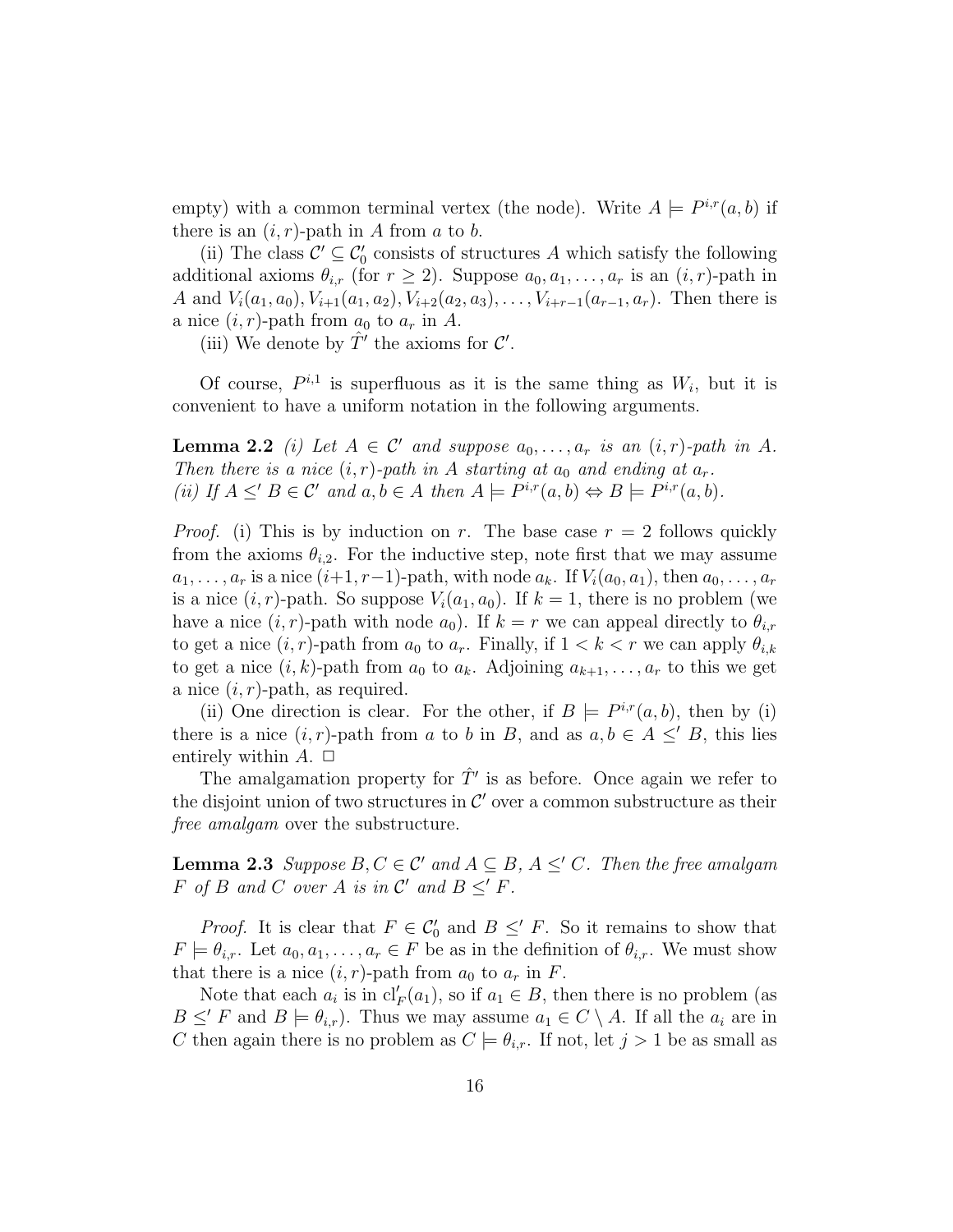possible with  $a_j \notin C$ . Note that  $a_0$  in C and  $j > 2$  as  $a_1$  is not adjacent to any vertex outside C, and similarly  $a_{j-1} \in A$ . Also  $a_j, \ldots, a_r \in B$  as  $B \leq F$ . As  $C \models \theta_{i,j-1}$ , there is a nice  $(i, j-1)$ -path in C from  $a_0$  to  $a_{j-1}$ . Denote this by  $c_0, c_1, \ldots, c_{j-1}$  and let  $c_s$  be the node. Then  $c_s, c_{s+1}, \ldots, c_{j-1} \in \text{cl}'_C(a_{j-1})$ and so are in A. Thus  $c_s, \ldots, c_{j-1}, a_j, \ldots, a_r$  is an  $(i + s, r - s)$ -path in B. Thus (by Lemma 2.2) there is a nice  $(i + s, r - s)$ -path  $b_s, \ldots, b_r$  from  $c_s$  to  $a_r$  in B, and then  $c_0, \ldots, c_{s-1}, c_s, b_{s+1}, \ldots, b_r$  is a nice  $(i, r)$ -path in F from  $a_0$  to  $a_r$ .  $\Box$ 

Now let  $\hat{T}'_1$  consist of  $\hat{T}'$  and all sentences of the form:

$$
\forall \bar{x} \exists \bar{y} (\Delta_X(\bar{x}) \to \Delta_{X,A}(\bar{x},\bar{y}) \wedge \text{`cl}'_m(\bar{x}\bar{y}) = \text{cl}'_m(\bar{x}) \cup \bar{y}')
$$

where  $A \in \mathcal{C}'$  is finite,  $X \leq A$ ,  $\Delta_X(\bar{x})$  denotes the basic diagram of X and  $\Delta_{X,A}(\bar{x}, \bar{y})$  denotes the basic diagram of A, where the variables  $\bar{y}$  represent the elements of  $A \setminus X$ . The condition 'cl'<sub>m</sub>( $\bar{x}y$ ) = cl'<sub>m</sub>( $\bar{x}$ ) ∪  $\bar{y}$ ' is expressed in a first-order way by saying that any  $V_i$ -descendent of a variable in  $\bar{y}$  is one of the variables in  $\overline{xy}$ , for  $i \leq m$ .

Note that if X is the closure of a finite set inside some  $\omega$ -saturated model M of  $\hat{T}_1'$ , and  $X \leq A \models \hat{T}'$ , where A is also the closure of a finite set, then, by compactness, there exists an embedding over  $X$  of  $A$  into  $M$  with closed image. One can then argue exactly as for  $T_1'$  (as in Lemmas 1.1 and 1.2) to obtain:

**Lemma 2.4** (i) The theory  $\hat{T}_1'$  is consistent and complete. Moreover, ntuples  $\bar{a}, \bar{b}$  in models M, N of  $\hat{T}_1'$  have the same type iff the map  $\bar{a} \mapsto \bar{b}$ extends to an isomorphism between  $\text{cl}'_M(\bar{a})$  and  $\text{cl}'_N(\bar{b})$ .

(ii) The theory  $\hat{T}_1'$  is stable and if  $\hat{A}, \hat{B}, \hat{C}$  are subsets of a model N of  $\hat{T}_1'$ , then  $A \perp_C B \Leftrightarrow \text{cl}'_N(AC) \cap \text{cl}'_N(BC) = \text{cl}'_N(C)$ . Moreover,  $\hat{T}'_1$  is 1-based and trivial.  $\square$ 

#### 2.2 Reducts

We now consider the class  $\mathcal C$  of reducts of structures in  $\mathcal C'$  to the signature consisting of the (definable) predicates  $W_i(x, y)$  and  $P^{i,r}(x, y)$ . (Of course, these predicates are definable in the original language rather than being a subset of it, so the usage of the word 'reduct' is somewhat incorrect, particularly as the  $P^{i,r}$  are not even quantifier-free definable.) This is not closed under substructures. For example, take  $A = \{a, b, c\} \in \mathcal{C}'$  with  $V_1(a, b), V_2(c, b)$  in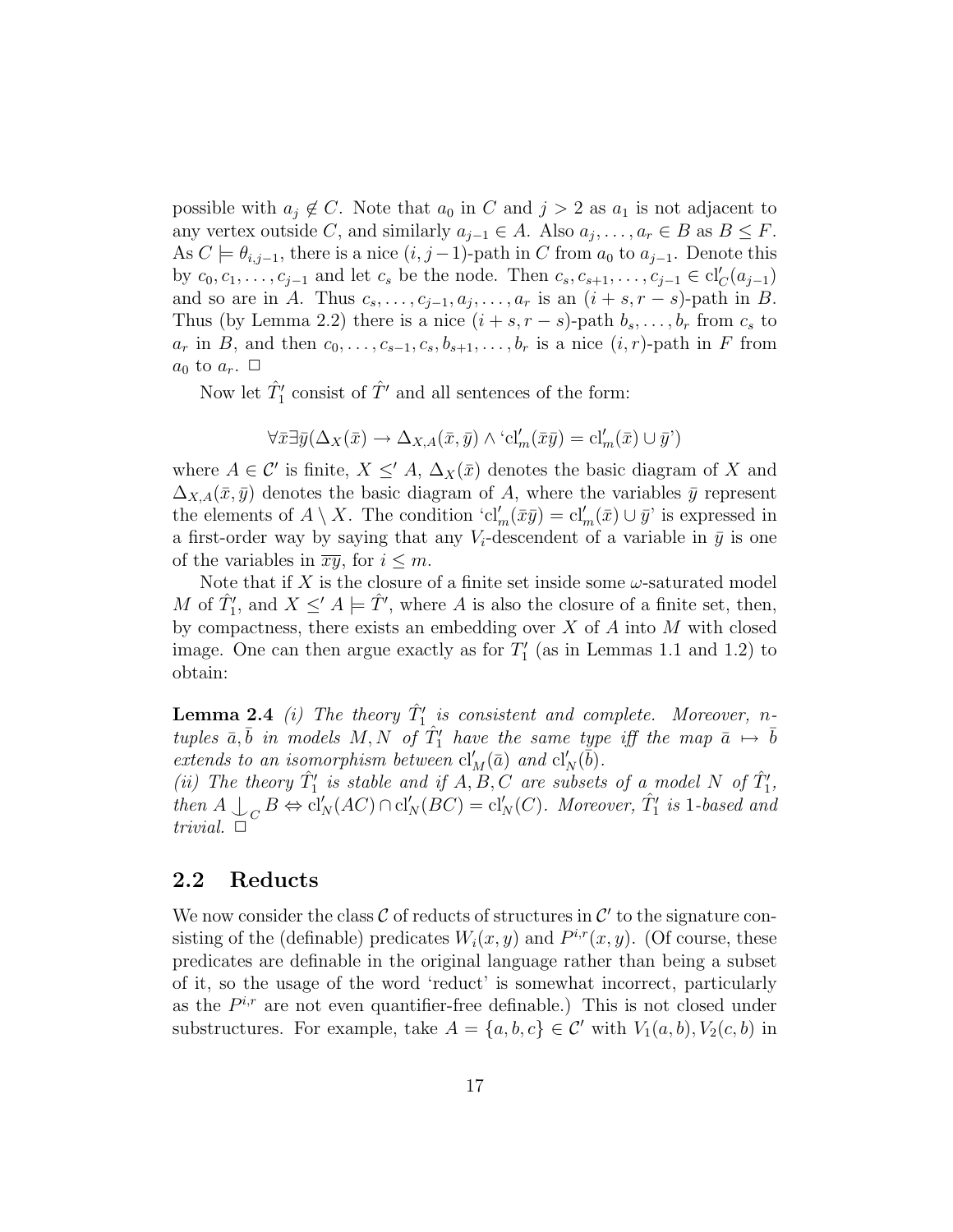A. Then in the reduct we have  $P^{1,2}(a, c)$ , so clearly  $\{a, c\}$  is not the reduct of a structure in  $\mathcal{C}'$ .

We again refer to an expansion of a structure in  $\mathcal C$  to a structure in  $\mathcal C'$ (with the correct meaning of  $W_i$  and  $P^{i,r}$ ) as an *orientation* of the structure. We say that structures in  $\mathcal{C}'$  with the same domain are *equivalent* if their reducts are equal (i.e. they are both orientations of the same structure in C). If  $A \subseteq B \in \mathcal{C}$ , we write  $A \leq B$  to mean that there is an orientation of B in which A is a closed subset. As  $\hat{T}_1'$  is complete the reducts of its models all have the same theory  $\hat{T}_1$ . This is of course also complete and stable. We shall show that it is *n*-ample for all  $n \in \mathbb{N}$ .

Before proceeding, we introduce a convenient piece of notation.

Notation 2.5 For any structure in  $\mathcal{C}'$ , the union of the relations  $V_i$  has no cycles and so its transitive closure is a partial order, and this can be extended to a total order. Thus we can describe an orientation on  $A \in \mathcal{C}$  by specifying an ordering on its points: if  $A \models W_i(a, b)$  and b is less than a in the ordering then b is a  $V_i$ -descendant of a in the orientation (of course, not all orderings give orientations). If  $A$  is denumerable, we will usually describe an ordering on its points by enumerating them  $a_0, a_1, a_2, \ldots$ : the understanding being that  $a_i$  is less than  $a_j$  in the ordering for  $i < j$ .

One difference from the previous case is that there is no closure operation associated with  $\leq$ : it can happen that  $A_1, A_2 \leq B \in \mathcal{C}$  and  $A_1 \cap A_2 \nleq B$ . For example, suppose B has points  $a, b_1, b_2, c$  and relations  $W_1(a, b_i), W_2(c, b_i),$  $P^{1,2}(a, c)$  (for  $i = 1, 2$ ). This has orientations  $b_1, a, c, b_2$  and  $b_2, a, c, b_1$  so  $B \in \mathcal{C}$  and  $\{a, b_1, c\}, \{a, b_2, c\} \leq B$ . On the other hand  $\{a, c\} \not\leq B$ , as  $P^{1,2}(a, c).$ 

Despite this, the class  $(C, \leq)$  does have some of the good properties of the earlier example  $(G, \leq)$ . We first describe the appropriate notion of free amalgamation. Note that if  $a_0, a_1, a_2 \in A \in \mathcal{C}$  and  $A \models W_1(a_0, a_1) \wedge W_2(a_1, a_2)$ , then  $A \models P^{1,2}(a_0, a_2)$ . So we cannot expect to amalgamate structures over a common substructure by taking the union of the relations on the structures: we may have to add some new instances of the relations  $P^{i,r}$ . Free amalgamation does this in the minimal way possible.

**Definition 2.6** Suppose  $A, B_1, B_2 \in \mathcal{C}$  and  $A \subseteq B_1, B_2$ . By the free amalgam of  $B_1$  and  $B_2$  over A we mean the structure F whose domain is the disjoint union of  $B_1$  and  $B_2$  over A and whose relations consist of the unions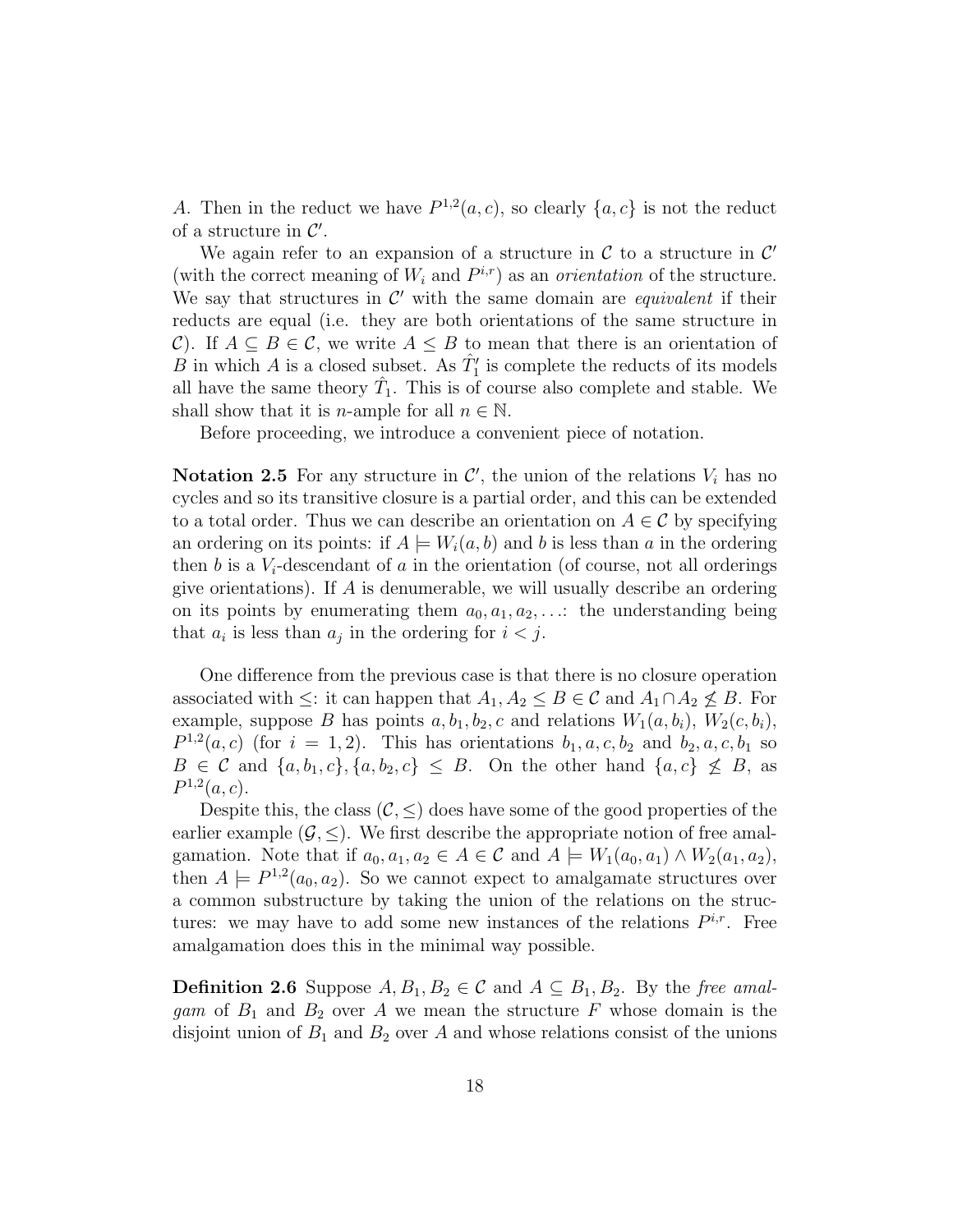of the relations on  $B_1$  and  $B_2$  together with new instances of relations  $P^{i,r}$ as follows. If  $b_1 \in B_1 \setminus A$  and  $b_2 \in B_2 \setminus A$  then  $F \models P^{i,r}(b_1, b_2)$  iff there is  $k < r$  and  $a \in A$  with  $B_1 \models P^{i,k}(b_1, a)$  and  $B_2 \models P^{i+k,r-k}(a, b_2)$ . Similarly with the roles of  $B_1$  and  $B_2$  interchanged.

**Lemma 2.7** (i) Suppose  $A \leq C \in \mathcal{C}'$  and  $C_1$  is obtained from C by replacing the substructure on A by an equivalent structure  $A_1$ . Then  $C_1 \in \mathcal{C}'$ . (ii) If  $A \leq B \leq C \in \mathcal{C}$  then  $A \leq C$ . (iii) If  $A \leq B, C \in \mathcal{C}$ , then the free amalgam F of B and C over A is in C and  $B, C \leq F$ .

*Proof.* (i) Easily  $C_1 \in C'_0$ , so it is enough to show that if  $a_0, \ldots, a_r$  is a nice  $(i, r)$ -path in C, then there is a nice  $(i, r)$ -path in  $C_1$  from  $a_0$  to  $a_r$ . We may assume that some  $a_j \in A$ . Let s be the smallest j with  $a_j \in A$ and t the largest. As  $A \leq C$  we have  $a_s, \ldots, a_t \in A$  and the node of the path is amongst these. If  $s = t$  there is no problem, so assume  $s < t$ . Then  $A \models P^{i+s,t-s}(a_s, a_t)$ , so the same is true in  $A_1$  (as the reducts of A and  $A_1$ are the same). Thus there is a nice  $(i + s, t - s)$ -path  $b_s, \ldots, b_t$  in  $C_1$  from  $a_s = b_s$  to  $a_t = b_t$ . Then  $a_0, a_s, b_{s+1}, \ldots, b_{t-1}, a_t, \ldots, a_r$  is a nice  $(i, r)$ -path in  $C_1$ , as required.

(ii) There is an orientation of C in which  $B$  is the domain of a closed substructure. Replace the orientation on  $B$  by one in which  $A$  is the domain of a closed substructure. By (i), the result is an orientation of  $C$  in which  $A$ is the domain of a closed substructure.

(iii) Take an orientation of  $B$  in which  $A$  is the domain of a closed substructure. By (i) the induced orientation of A can be extended to an orientation of C. The free amalgamation of these over A gives an orientation of F in which B is the domain of a closed substructure.  $\Box$ 

We do not have a convenient axiomatization of  $\hat{T}_1$  as we do for  $T_1$ : the difficulty is in expressing  $\leq$ . Nevertheless, as  $\hat{T}'_1$  is complete and recursively axiomatized, the same is true of  $\hat{T}_1$  and it is therefore decidable.

Henceforth, we work with a large, saturated model N of  $\hat{T}'_1$  (necessarily uncountable) and take its reduct  $M$ , which will be a saturated model of  $\hat{T}_1$ . We will first show that  $M$  is homogeneous and universal for small structures in  $(C, \leq)$  (where 'small' means of cardinality less than  $|M|$ ). The main point is the following.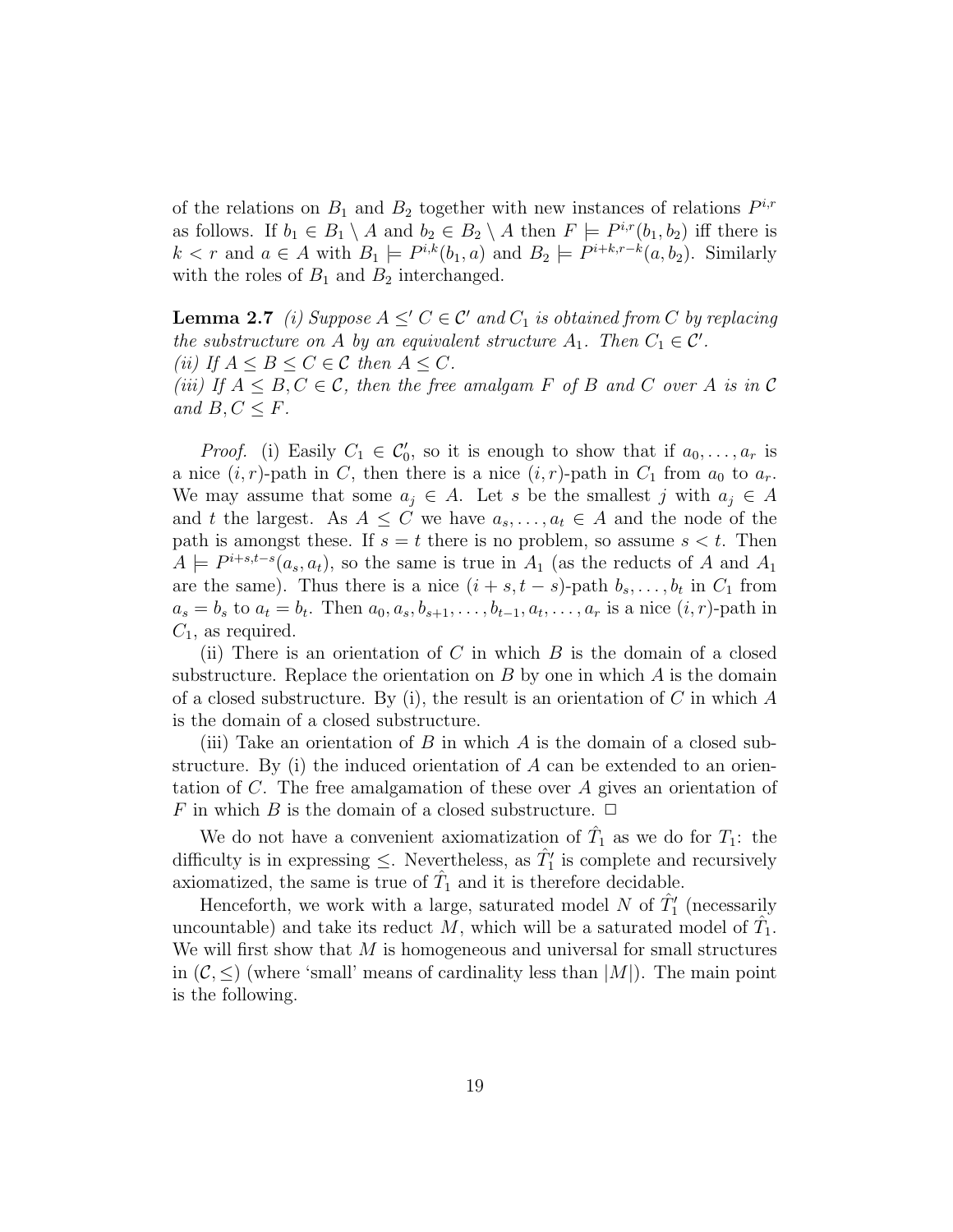**Proposition 2.8** Suppose  $A \leq' N$  is small and  $A_1 \in \mathcal{C}'$  is equivalent to A. Let  $N_1$  be the structure obtained by replacing A by  $A_1$  in N. Then  $N_1$  is a saturated model of  $\hat{T}_1'$ .

*Proof.* By Lemma 2.7 (i) we have  $N_1 \models \hat{T}'$ . So it will be be enough to show that  $N_1$  satisfies the following 'genericity' condition. Suppose  $B \le N_1$ and  $B \leq' D \in \mathcal{C}'$  is small. Then there is an embedding  $\delta : D \to N_1$  which is the identity on B, and which satisfies  $\delta(D) \leq N_1$ . Indeed, if this condition holds, then N and  $N_1$  are back-and-forth equivalent (as in Lemma 2.4), so  $N_1 \models \hat{T}'_1$ , and saturation is then clear from the description of types in Lemma 2.4.

As  $A_1$  and B are closed in  $N_1$  we have  $B_1 = A_1 \cup B \leq N_1$ . Let  $D_1$  be the free amalgam over B of  $B_1$  and D. So  $A_1 \leq' B_1 \leq' D_1$  and  $D \leq' D_1 \in \mathcal{C}'$ . If we replace  $A_1$  by the equivalent structure A in  $B_1$  we obtain  $A \leq B_2 \leq N$ . Doing the same thing in  $D_1$  we obtain  $D_2 \in \mathcal{C}'$  (by Lemma 2.7) with  $A \leq'$  $B_2 \leq' D_2$ . By saturation of N (i.e. the above genericity property), there is an embedding  $\alpha : D_2 \to N$  which is the identity on  $B_2$  and which has closed image in  $N$ . Now,  $D$  is not necessarily the domain of a closed substructure of  $D_2$ , but if we replace the structure on A by  $A_1$  in both  $D_2$  and N, the map  $\alpha$  gives us an embedding  $D_1 \rightarrow N_1$  (- same map, different structures!) with closed image and which is the identity on  $B_1$ . If we restrict this to  $D \leq D_1$ , we get the required embedding  $\delta$ .  $\Box$ 

**Corollary 2.9** (i) If  $A \subseteq M$  is small, then  $A \leq M$  iff there is an orientation of M which is a saturated model of  $\hat{T}_1'$  in which A is closed.

(ii) If  $A \leq M$  is small and  $\beta : A \rightarrow B$  is an embedding of A into some small  $B \in \mathcal{C}$  with  $\beta(A) \leq B$ , then there exists an embedding  $\gamma : B \to M$  with  $\gamma \circ \beta$ the identity on A and  $\gamma(B) \leq M$ .

(iii) If  $A_1, A_2 \leq M$  are small and  $\alpha : A_1 \to A_2$  is an isomorphism, then  $\alpha$ can be extended to an automorphism of M.

*Proof.* (i) Suppose  $A \leq M$  is small. Let P be an orientation of M in which  $A$  is closed. There is a small subset  $B$  containing  $A$  which is closed in both P and N. Let  $B_1$  denote the structure on B in P. So  $A \leq B_1$ . Replace the structure on B in N by the equivalent structure  $B_1$ . By Proposition 2.8 the result is still a saturated model  $N_1$  of  $\hat{T}'_1$ . So we have  $A \leq B_1 \leq N_1$  and  $N_1$  is an orientation of M which is saturated and in which A is closed.

(ii) This follows from (iii) and the fact that any small  $B \in \mathcal{C}$  can be  $\leq$ -embedded in M.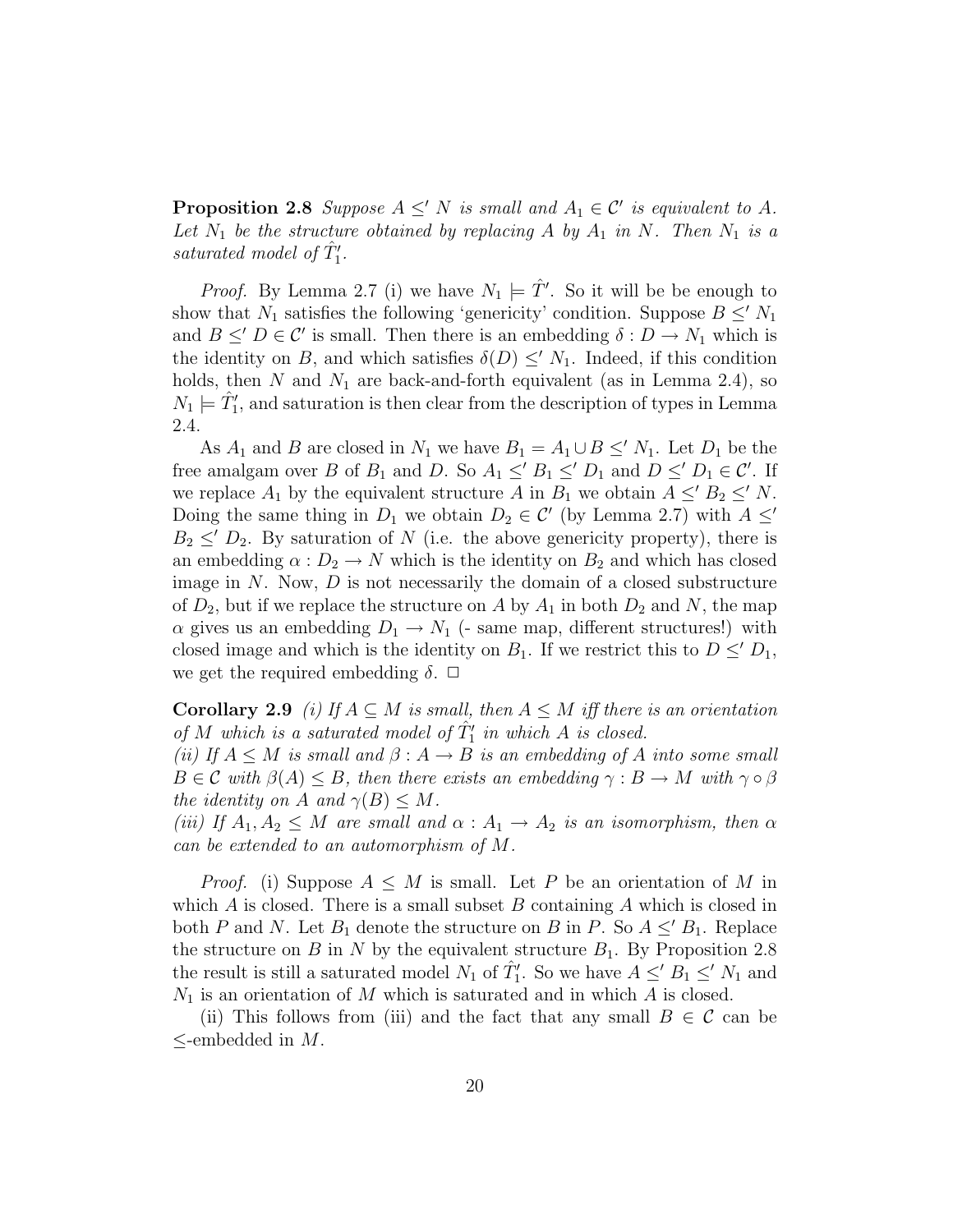(iii) By Proposition 2.8 and (i), there exist orientations  $N_1$ ,  $N_2$  of M which are saturated models of  $\hat{T}'_1$  with  $A_1$ ,  $A_2$  (respectively) closed subsets and in which  $\alpha$  gives an isomorphism of the oriented structures on  $A_1$ ,  $A_2$ . By Lemma 2.4 (i) this is a partial elementary map, so by uniqueness of saturated models, it extends to an isomorphism between  $N_1$  and  $N_2$ . Passing back to the reduct, we obtain an automorphism of M which extends  $\alpha$ .  $\Box$ 

We do not have a full characterization of forking in  $M$ . However, the following is useful.

**Lemma 2.10** Suppose  $A, B, C$  are small subsets of M with  $A \cap B = C \leq M$ ;  $A, B \leq A \cup B \leq M$  and  $A \cup B$  the free amalgam over C of A and B. Then  $A \bigcup_C B$ .

*Proof.* This is similar to the proof of Lemma 1.2: we show that  $tp_M(A/B)$ does not divide over C. Let  $(B_i : i < \omega)$  be a sequence of translates over C of  $B = B_0$ . So in particular  $B_i \leq M$ . First, we show that there is a small  $D \leq M$  with  $B_i \leq D$  for all  $i < \omega$ . To see this, note that for each i there is an orientation  $N_i$  of M in which C and  $B_i$  are closed. As the closure of a small set is small in any orientation, there is a small subset D which contains all the  $B_i$  and which is closed in N and all the  $N_i$ . It follows that  $B_i \leq D \leq M$ for all  $i$ .

Let F be the free amalgam over C of D with a copy over C of A (call it A<sub>1</sub>). By Corollary 2.9(ii), we may assume that  $F \leq M$ . As  $A_1 \leq F \leq M$ we have that A and  $A_1$  have the same type over C. Now we claim that  $A_1, B_i \leq A_1 \cup B_i \leq F$  for each i. Indeed, there is an orientation D' of D in which  $C, B_i$  are closed. Extend the orientation  $C'$  on  $C$  to an orientation  $A'_1$ of  $A_1$  (using Lemma 2.7). The free amalgam (in C') of  $A'_1$  and D' over C' is an orientation of F in which  $A_1, B_i$  and  $A_1 \cup B_i$  are closed. The establishes the claim and also shows that  $A_1 \cup B_i$  is the free amalgam over C of  $A_1$  and  $B_i$ . Thus  $tp_M(B_iA_1) = tp_M(BA)$  for all *i*, by Corollary 2.9(iii).  $\Box$ 

**Theorem 2.11** The structure M is non-trivial and n-ample for all  $n \in \mathbb{N}$ . Take  $A = \{a_0, ..., a_n, ...\} \leq M$  such that  $W_i(a_{i-1}, a_i)$  and  $P^{i+1,j-i}(a_i, a_j)$ (for  $j \geq i + 1$ ), and no other atomic relations hold on A. Then  $a_i \leq M$  for each i and these have the same strong type over  $\emptyset$ . Moreover, for all n: (*i*)  $a_n \ldots a_{i+1} \bigcup_{a_i} a_0 \ldots a_{i-1}$  for  $i < n;$ (ii)  $a_n \nsubseteq a_0$ , and in fact  $P^{1,n}(a_0, y)$  divides over  $\emptyset$ ;  $(iii)$  acl $(a_0) \cap \text{acl}(a_1) = \text{acl}(\emptyset);$ (iv)  $\text{acl}(a_0 \ldots a_{i-1}a_i) \cap \text{acl}(a_0 \ldots a_{i-1}a_{i+1}) = \text{acl}(a_0 \ldots a_{i-1})$  for all i.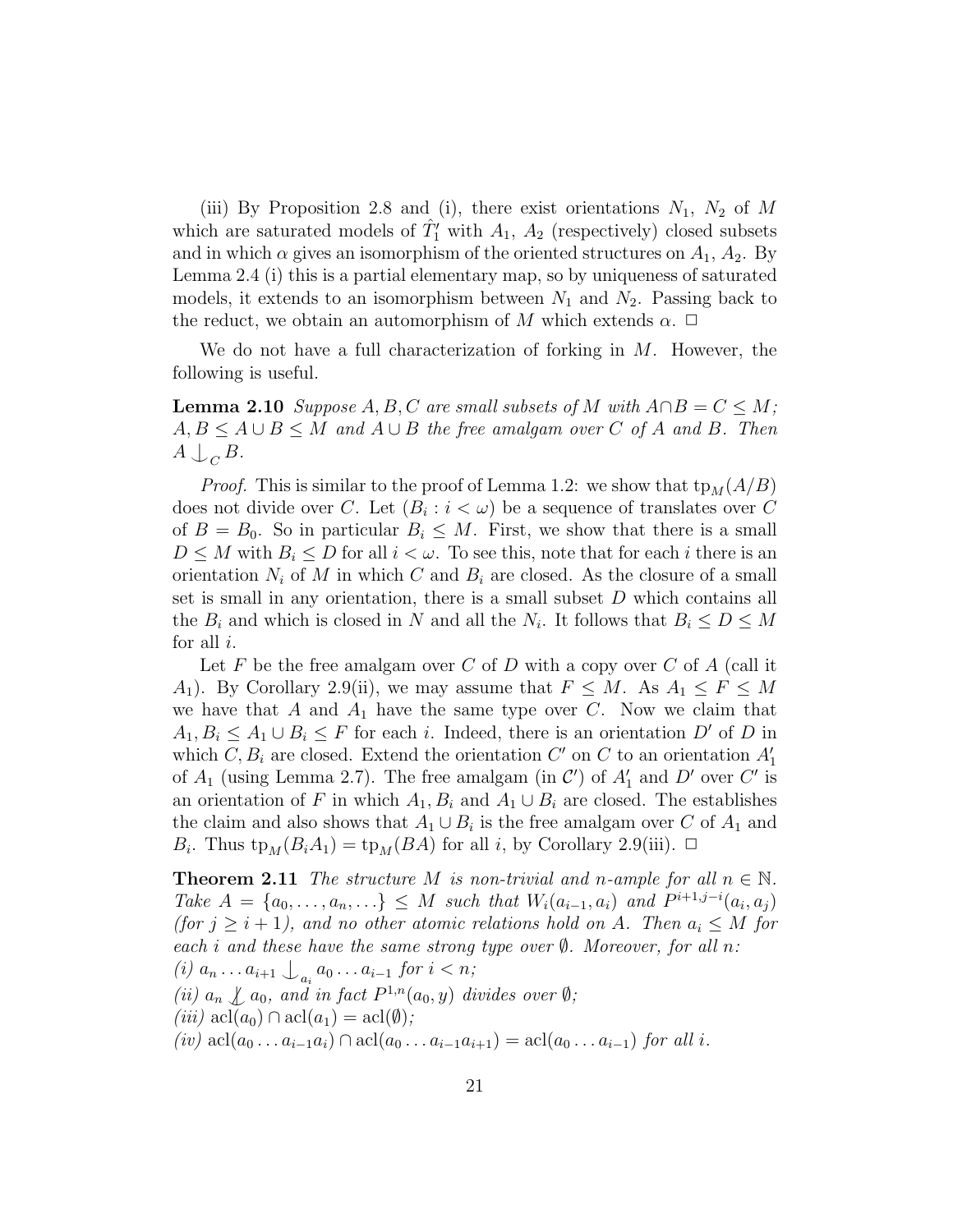*Proof.* Non-triviality is exactly as in Theorem 1.9 (just using  $W_1$ ), and we will not repeat the argument. For the rest, we use the notational convention of (2.5) to specify various orientations.

First note that  $a_0, a_1, \ldots$  is an orientation of A, so we can indeed find such points in M. Moreover, for any i, the enumeration  $a_i, a_{i-1}, \ldots, a_0$  is also an orientation of the initial segment  $\{a_0, \ldots, a_i\} \leq A$ , so in particular  ${a_i} \leq M$ . In fact, one can now see that for any i, A is the free amalgam over  $\{a_i\}$  of  $\{a_i, a_{i-1}, \ldots, a_0\}$  and  $\{a_i, a_{i+1}, \ldots\} \leq A$ . By Lemma 2.10, this gives (i).

As  $a_i \leq M$ , the  $a_i$  have the same type over  $\emptyset$  (by Corollary 2.9(iii)). We can argue as in the proof of Lemma 1.8 to show that  $tp(a_1/\emptyset)$  is stationary and it then follows that the  $a_i$  have the same strong type over  $\emptyset$ .

(ii) Note that  $M \models P^{1,n}(a_0,a_n)$ , so it is enough to prove the second assertion. Let  $C = \{c_i : i < \omega\} \leq M$  have all atomic relations empty. Note that  $c_i \leq C \leq M$ , so  $(c_i : i < \omega)$  is an indiscernible sequence over  $\emptyset$ , and we may assume  $c_0 = a_0$ . We show that no subset of  $\{P^{1,n}(c_i, y) : i < \omega\}$  of size greater than  $2^n$  is realised in M. Indeed, take an orientation of M in which C is closed. Let  $d \in M$  and suppose  $M \models P^{1,n}(c_i, d)$ . This is witnessed by a nice  $(1, n)$ -path in any orientation of M and (as C is closed in our particular orientation and there are no realisations of  $W_j$  in C) it follows that this nice  $(1, n)$ -path is directed from d to  $c_i$  in our orientation. But the number of such directed paths (for fixed  $d$ , and fixed orientation) is at most  $2^n$ , so the number of possible  $c_i$  reachable by such a path is at most  $2^n$ .

(iii) Suppose  $e \in \text{acl}(a_0) \cap \text{acl}(a_1)$ . There exists a sequence  $(c_j : j < \omega)$ with  $c_0 = a_1$ ,  $W_1(a_0, c_i)$  for all j, no other atomic relations holding on  $C =$  $\{a_0, c_0, c_1, \ldots\}$ , and  $C \leq M$ . Then  $a_0 c_j \leq M$  and the  $c_j$  are all of the same type over  $a_0$ . The same is true of any pair of the  $c_j$ , thus, as e is algebraic over  $a_0$ , we have that  $c_0$ ,  $c_1$  have the same type over  $a_0$ ,  $e$ .

It follows that  $e \in \text{acl}(c_0) \cap \text{acl}(c_1)$ . But any enumeration of C which starts with  $c_0, c_1, a_0$  gives an orientation of C, so  $\{c_0, c_1\} \leq M$ . Thus  $c_0 \bigcup c_1$ by Lemma 2.10, and therefore  $e \in \text{acl}(\emptyset)$ .

(iv) This is similar to (iii). Fix i. Let  $\bar{a} = (a_0, \ldots, a_{i-1})$  and  $\hat{a} =$  $(a_{i-1},\ldots,a_0)$ . Suppose  $e \in \text{acl}(\bar{a}a_i) \cap \text{acl}(\bar{a}a_{i+1})$ . There exist distinct  $(c_j : j <$  $\omega$ ) with  $D = {\bar{a}, a_{i+1}, c_j : j < \omega} \leq M$ ,  $c_0 = a_i$ ,  $W_i(a_{i-1}, c_j)$ ,  $W_{i+1}(c_j, a_{i+1})$ and the only other instances of atomic relations holding on D being those  $P^{l,r}$  forced by the  $(l,r)$ -paths. For each j, any enumeration of D starting off with  $c_j, \hat{a}, a_{i+1}$  gives an orientation of D, so  $c_j \hat{a} a_{i+1} \leq M$  and therefore the  $c_j$  are of the same type over  $\bar{a}a_{i+1}$ . Thus (as  $e \in \text{acl}(\bar{a}a_{i+1})$ ) we may assume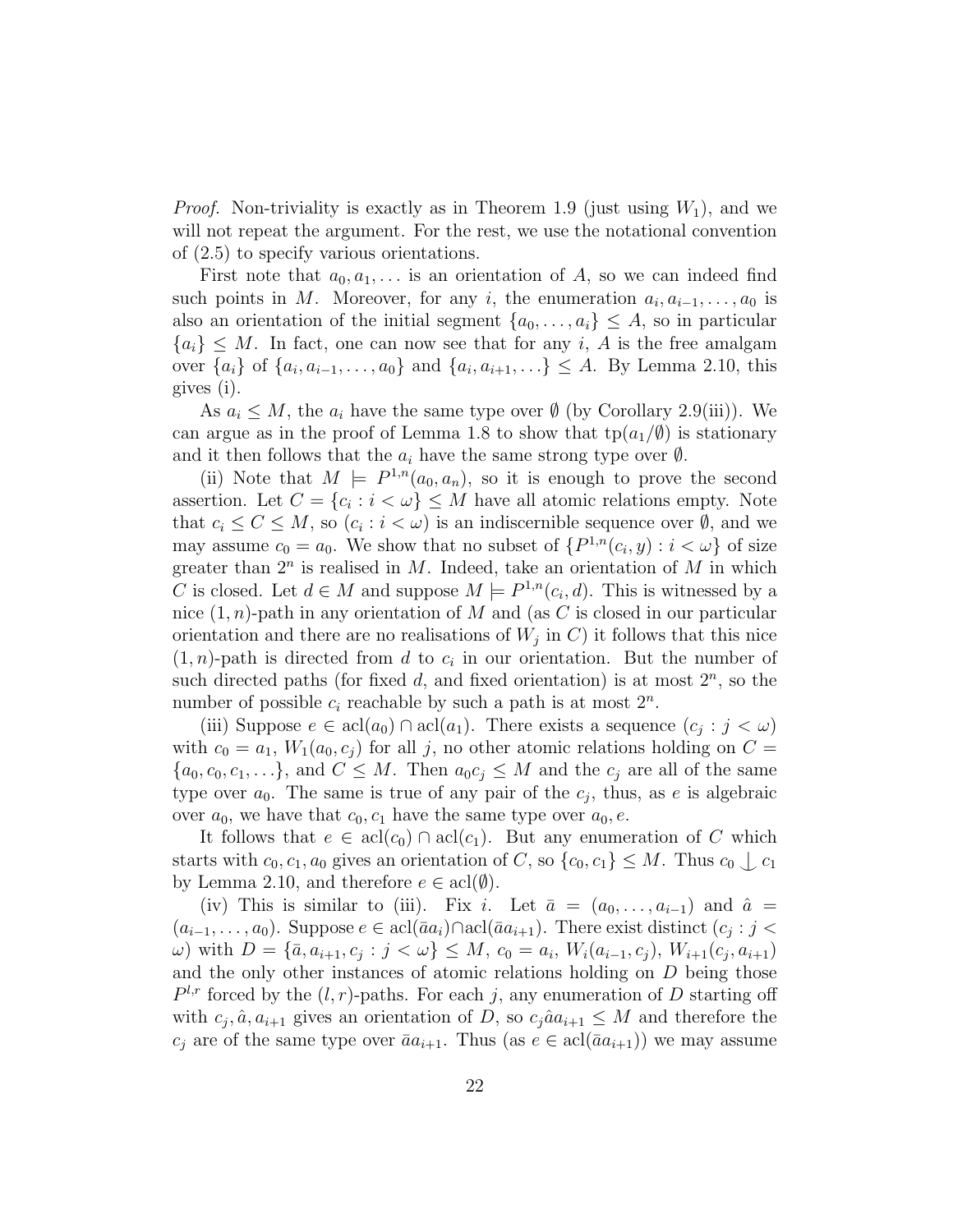$c_0, c_1$  are of the same type over  $\bar{a}a_{i+1}e$ . So  $e \in \text{acl}(\bar{a}c_0) \cap \text{acl}(\bar{a}c_1)$ . But any enumeration of D starting with  $\bar{a}$ ,  $c_0$ ,  $c_1$ ,  $a_{i+1}$  gives an orientation of D, so  $c_0 \bigcup_{\bar{a}} c_1$  by Lemma 2.10. Thus  $e \in \text{acl}(\bar{a})$ , as required.  $\Box$ 

**Remarks 2.12** Note that we could have worked throughout with  $W_i$ ,  $V_i$  for  $i \leq n$ , with n fixed. The argument shows that the resulting structure is *n*-ample. We conjecture that it is not  $(n+1)$ -ample, but have not attempted to verify this.

#### 2.3 Pseudospaces in M

It is not completely clear what the precise definition of 'pseudospace' should be (the term is also not defined in [1]). Ideally, one would like to define the combinatorial notion of an 'n-pseudospace' so that a stable structure is  $n$ -ample iff it type-interprets an  $n$ -pseudospace. Of course, we have this for  $n = 1$ : this is Lachlan's notion of a pseudoplane. In vague terms, however, an n-pseudospace should consist of points, lines, planes, . . . which satisfy various 'geometric' incidence properties.

We show how to build such a structure in  $M$ . In the example below, one could think of the loci of  $a_0, \ldots, a_n$  over B as (canonical parameters for) points, lines,..., n-flats, ... with the various 2-types  $(a_i a_j / B)$  giving incidence relations between these.

Proposition 2.13 Let M be the structure constructed in the previous section.

(i) There are points  $A = \{a_i, b_{i+1}, c_i, d_{i+1} : i < \omega\}$  with  $A \leq M$  and only the following atomic relations (and the instances of the  $P^{i,r}$  they imply) on A (see Figure 1): for  $i \geq 1$ 

 $W_i(a_{i-1}, a_i), W_i(b_i, b_{i+1}), W_{i+1}(c_{i-1}, c_i), W_i(a_{i-1}, c_{i-1}), W_i(b_i, a_i), W_i(d_i, b_i),$  $W_{i+1}(d_i, c_i)$ .

If  $B = \{b_{i+1}, c_i, d_{i+1} : i < \omega\}$ , then  $B \leq A$ .

With this notation, we have, for all  $i < \omega$ :

(*ii*)  $a_i \notin \text{acl}(Ba_0, \ldots, a_{i-1}, a_{i+1}, \ldots);$ 

(iii) the locus of  $(a_i, a_{i+1})$  over B is a pseudoplane.

*Proof.* (i) Using Figure 1 to identify the instances of the relations  $P^{i,r}$ , one checks that

$$
d_1, d_2, \ldots, b_1, b_2, \ldots, c_0, c_1, c_2, \ldots, a_0, a_1, a_2, \ldots
$$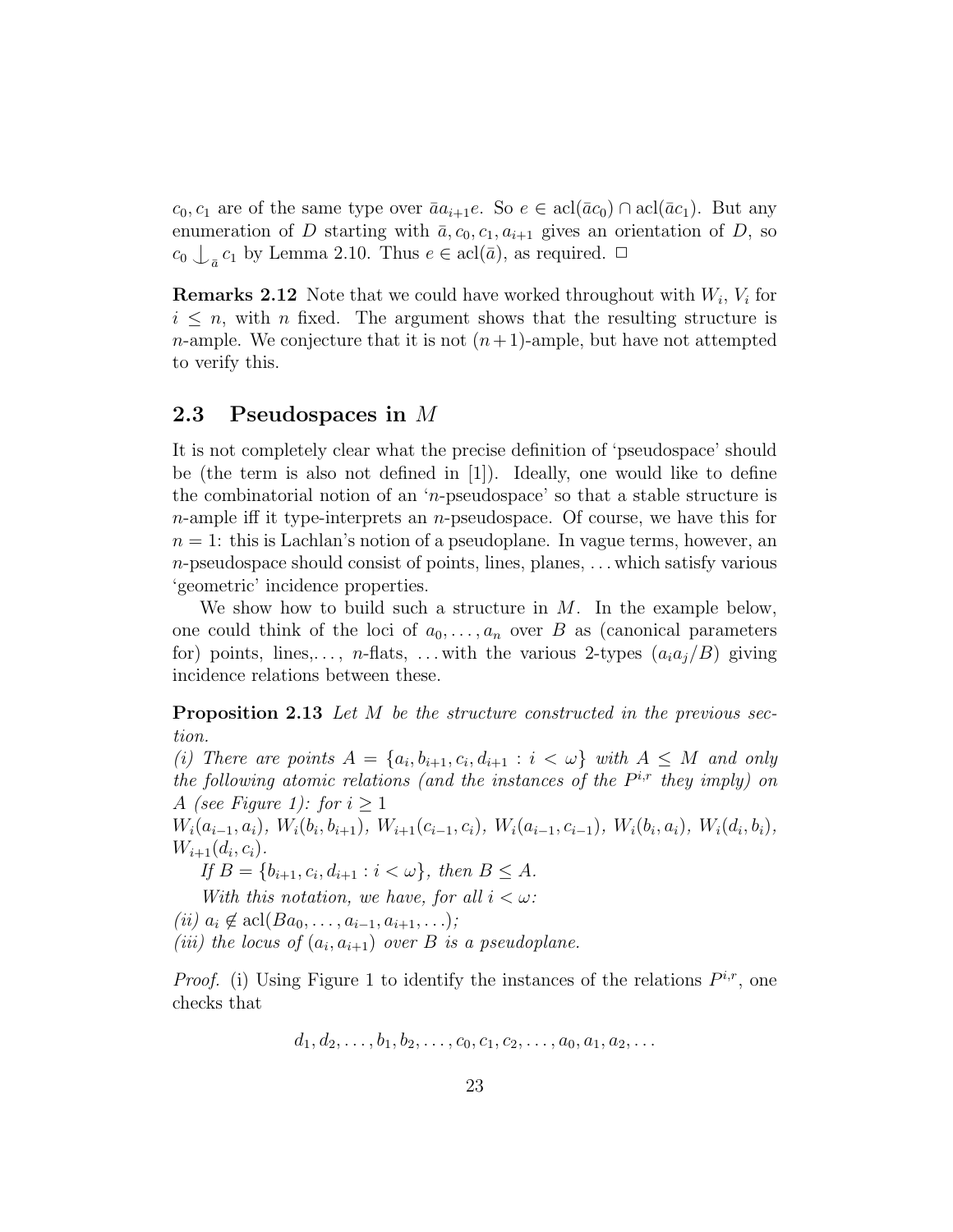

Figure 1: The pseudospace

gives an orientation of A.

(ii) Let  $i < \omega$ . Consider the structure  $E = A \cup \{e_j : j < \omega\}$  where the quantifier free type of  $e_j$  over  $A \setminus \{a_i\}$  is the same as that of  $a_i$ , and there are no other basic relations on  $E$  other than what is implied by this. Then  $Ba_0, a_1, \ldots, e_0, e_1, e_2, \ldots$  is an orientation of E with A as a closed substructure, so we may assume that the  $e_i$  are in M. We may interchange  $a_i$  with any of the  $e_j$  and still have an orientation of E. Thus  $a_i, e_j$  have the same type over  $Ba_0, \ldots, a_{i-1}, a_{i+1}, \ldots$ 

(iii) Suppose  $a'_i$  is a translate of  $a_i$  over  $Ba_{i+1}$ . We need to check that  $a_{i+1} \in \text{acl}(a_i a_i')$ . Indeed, suppose  $a_{i+1} = a_{i+1}^1, \ldots, a_{i+1}^r$  are translates over  $Ba_i a'_i$ . If  $r \geq 3$ , then the graph with edge set  $W_{i+1}$  on the points  $b_{i+1}, a_i, a'_i$ ,  $a_{i+1}^1, \ldots, a_{i+1}^r$  has all vertices being of valency at least 3, which contradicts the existence of an orientation on M. Thus  $r \leq 2$ .

Similarly, suppose  $a'_{i+1}$  is a translate of  $a_{i+1}$  over  $Ba_i$ , and  $a_i = a_i^1, \ldots, a_i^n$ are translates over  $Ba_{i+1}a'_{i+1}$ . Again, if  $r \geq 3$  then the graph with edge set  $W_{i+1}$  on the points  $c_i, a_{i+1}, a'_{i+1}, a^1_i, \ldots, a^n_i$  has all vertices of valency  $\geq 3$ , which is again a contradiction.  $\Box$ 

Remarks 2.14 Conditions (ii) and (iii) are probably weaker than n-ampleness. In the example we also have that:

(iv)  $a_0, \ldots, a_{i-1} \bigcup_{Ba_i} a_{i+1} \ldots$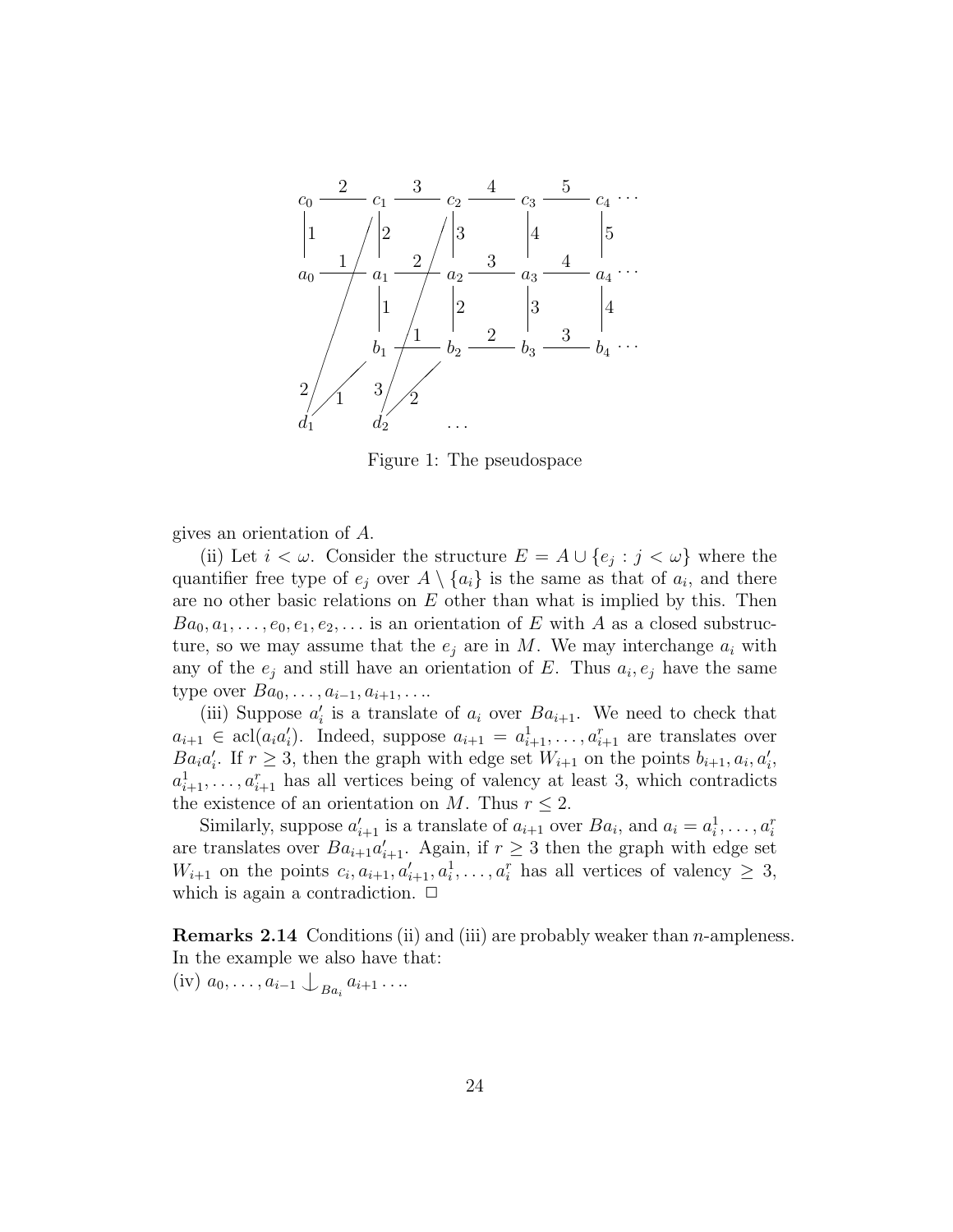### References

- [1] Andreas Baudisch and Anand Pillay, 'A free pseudospace', J. Symbolic Logic 65 (2000), 443–463.
- [2] John T. Baldwin and Saharon Shelah, 'Randomness and semigenericity', Transactions of the American Mathematical Society 349 (1997), 1359– 1376.
- [3] David M. Evans, Anand Pillay and Bruno Poizat, 'Le groupe dans le groupe', Algebra i Logika 29 (1990), 368–378. (Translated as 'A group in a group', Algebra and Logic 29 (1990), 244–252.)
- [4] David M. Evans, 'Trivial stable structures with non-trivial reducts', Unpublished notes, May 2003.
- [5] John B. Goode, 'Some trivial considerations', J. Symbolic Logic 56 (1991), 624–631.
- [6] Wilfrid Hodges, Model Theory, Cambridge University Press, 1997.
- [7] Ehud Hrushovski, 'A stable  $\aleph_0$ -categorical pseudoplane', Unpublished notes, 1988.
- [8] Ehud Hrushovski, 'A new strongly minimal set', Annals of Pure and Applied Logic 62 (1993), 147–166.
- [9] Ehud Hrushovski, 'Simplicity and the Lascar group', Unpublished notes, December 1997.
- [10] Anand Pillay, 'The geometry of forking and groups of finite Morley rank', J. Symbolic Logic 60 (1995), 1251–1259.
- [11] Anand Pillay, Geometric Stability Theory, Oxford University Press, 1996.
- [12] Anand Pillay, 'A note on CM-triviality and the geometry of forking', J. Symbolic Logic 65 (2000), 474–480.
- [13] Bruno Poizat, Cours de Théorie des Modèles, Nur al-Mantiq wal-Ma'rifah, Villeurbanne, 1985.